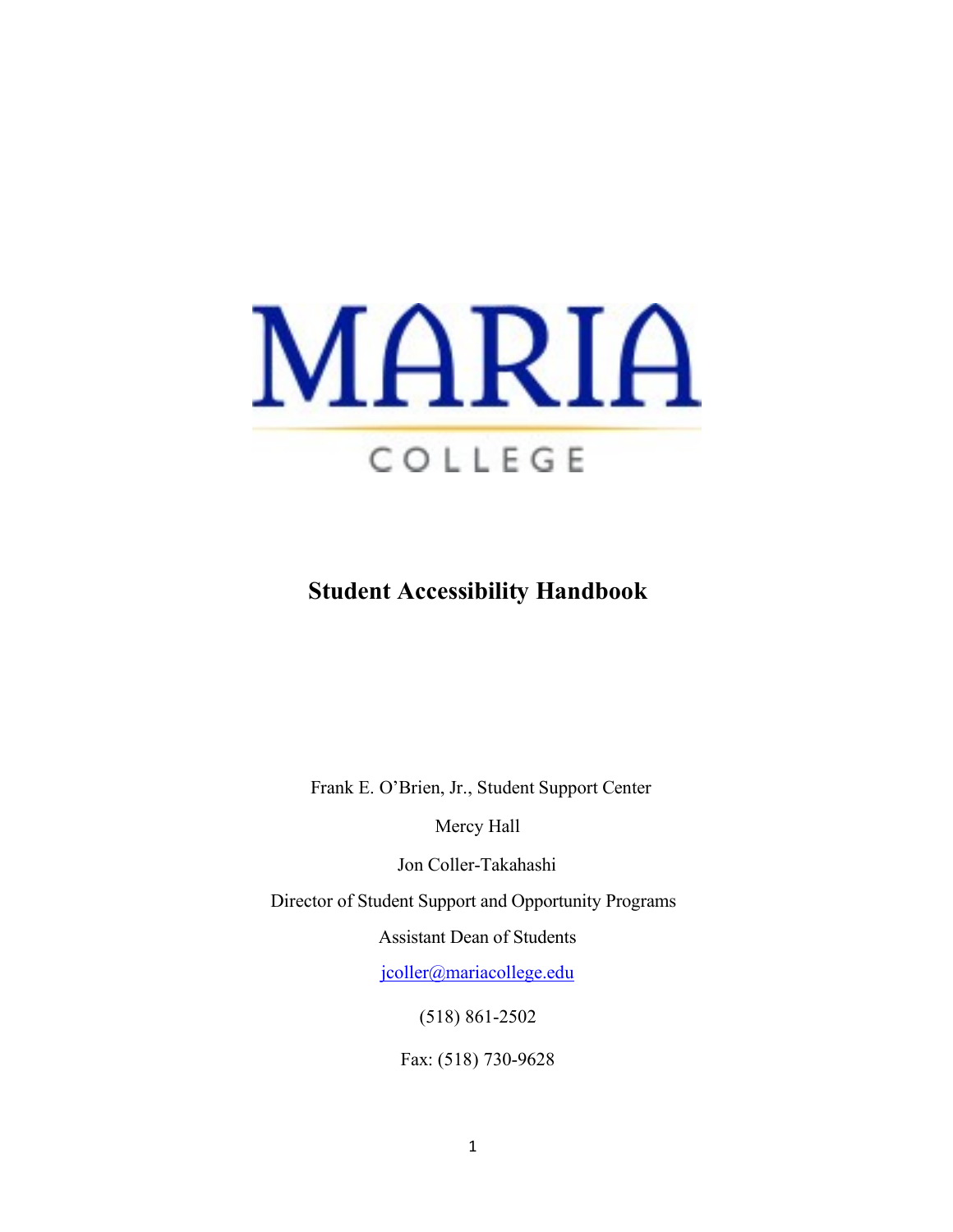## **Table of Contents**

| Disability Law and Academic Accommodations for Accessibility 4 |
|----------------------------------------------------------------|
|                                                                |
|                                                                |
|                                                                |
|                                                                |
|                                                                |
|                                                                |
|                                                                |
|                                                                |
|                                                                |
|                                                                |
|                                                                |
|                                                                |
|                                                                |
| . 14                                                           |
|                                                                |
|                                                                |
|                                                                |
|                                                                |
|                                                                |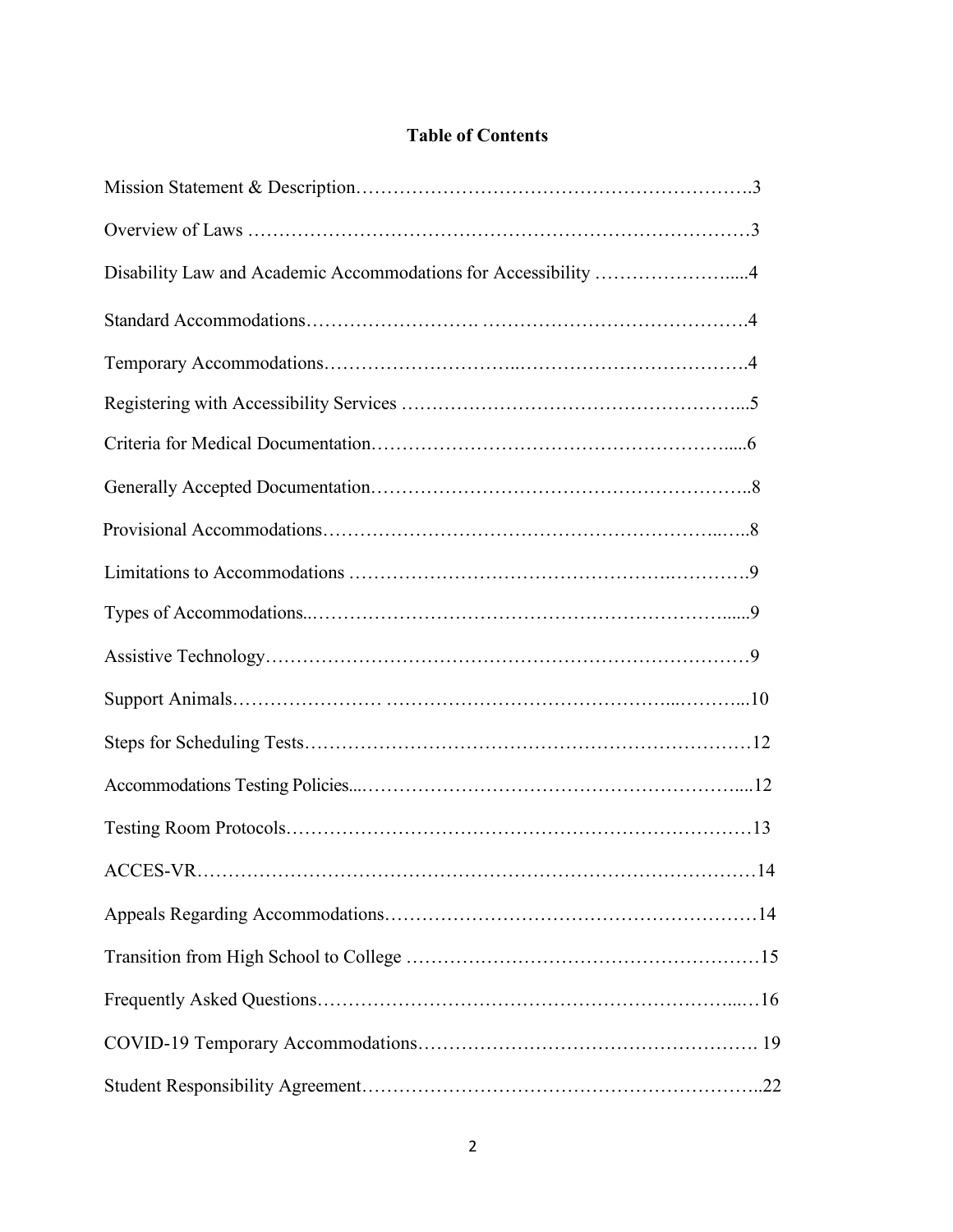#### **Mission Statement**

The Accessibility Services Program promotes the development of an inclusive and welcoming environment by ensuring that all qualified students with disabilities are given equal access to educational resources. Recognizing that each individual has unique needs, the staff of the Accessibilities Services Program works to provide a student-centered approach to reasonable accommodations that will lead to not only academic success, but also to personal empowerment and professional advancement.

#### **Description**

The Accessibility Office supports the mission of Maria College by providing assistance to students with disabilities in a supportive campus environment. The Accessibility Services Program provides services that help students to overcome potential barriors to education and to provide equal access to all educational programs on campus. Through partnership with the students, faculty, and staff members the Accessibility Office works to promote a student's independence, self-advocacy, and personal growth. Accessibility Services is an entity within the Department of Student Affairs, located in Mercy Hall's Frank E. O'Brien Jr., Student Support Center. Administrative oversight for Accessibility Services falls under the purview of the Associate Vice President for Student Affairs.

#### **Overview of Laws**

#### *Rehabilitation Act of 1973*

Prohibits federal agencies and their grantees and contractors from discriminating against people based on disability in employment, programs and activities.

#### *Section 504 of the Rehabilitation Act of 1973 (ADA/504)*

A federal statute that guarantees the rights of disabled people to equal opportunity in all programs and activities that receive federal financial assistance. It prohibits discrimination against qualified individuals solely on the basis of disability. Section 504 regulations apply to state education agencies, elementary and secondary school systems, colleges and universities, libraries, vocational schools and state vocational rehabilitation agencies.

#### *Americans with Disabilities Act of 1990*

Signed into law to protect individuals with disabilities against discrimination in employment; in programs operated by city, county, and state entities; public and private transportation, public accommodations and telecommunication services.

In enacting the ADAAA, Congress made it easier for an individual seeking protection under the ADA to establish that he or she has a disability within the meaning of the statute. Congress overturned several Supreme Court decisions that Congress believed had interpreted the definition of "disability" too narrowly, resulting in a denial of protection for many individuals with impairments such as cancer, diabetes, and epilepsy. The ADAAA states that the definition of disability should be interpreted in favor of broad coverage of individuals.

#### *Section 508*

Section 508 of the Rehabilitation Act of 1973, requires that when colleges develop, procure, maintain, or use electronic and information technology, individuals with disabilities have access to and use of information and data that is comparable to the access and use by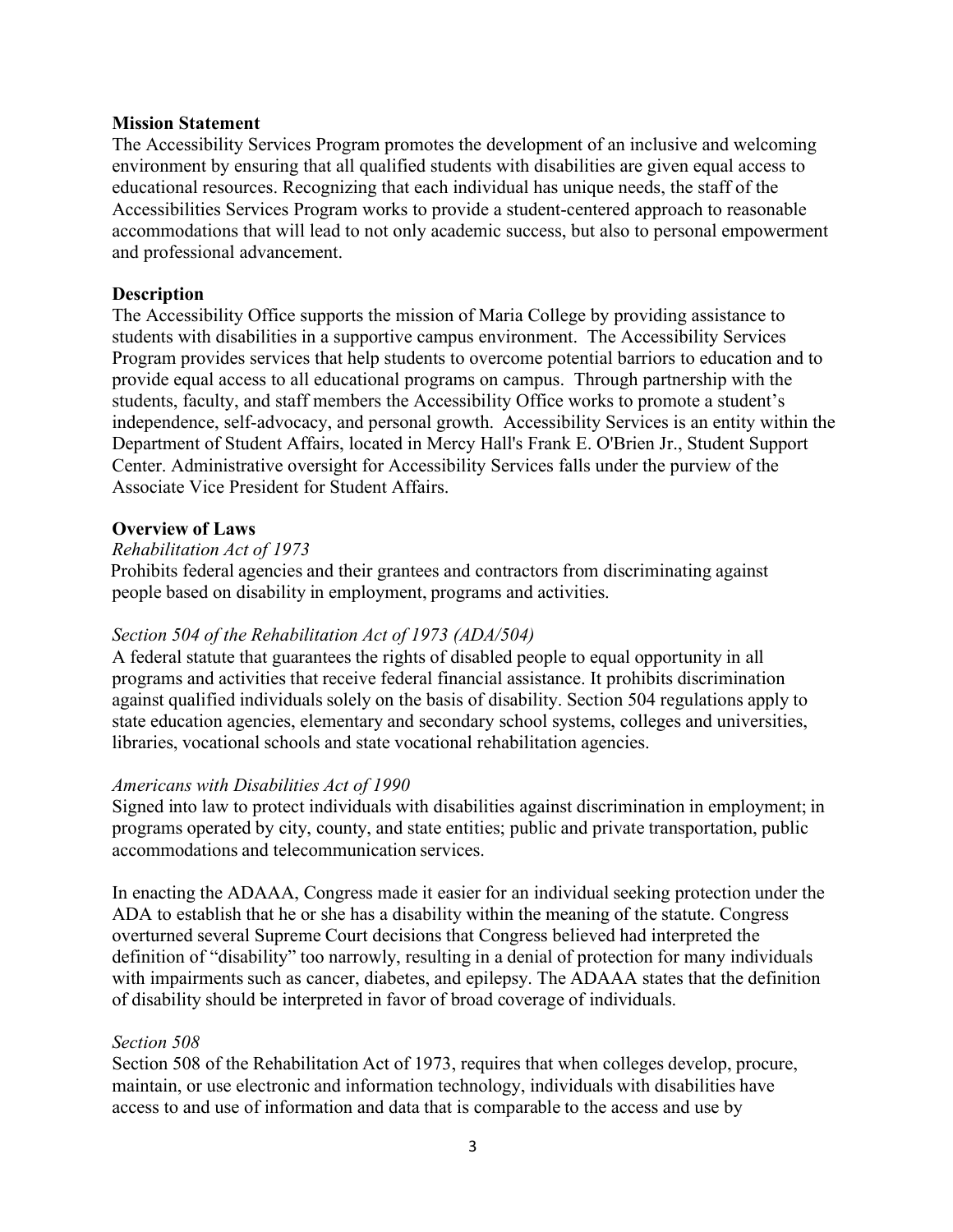individuals without disabilities.

## *Title II*

Title II requires that colleges receiving government funding give people with disabilities an equal opportunity to benefit from all of their programs, services, and activities

### **Disability Law and Academic Accommodations for Accessibility**

Higher education institutions adhere to different disability laws than high schools. At the college level, accommodations are only provided when the student has self-identified as having a functional impairment that substantially limits major life functioning. Students attending high school are protected by IDEA (Individuals with Disabilities Education Act), which allows schools to make curricular changes for students with disabilities. At the college level, all students with disabilities must be "otherwise qualified"; therefore, they are required to meet the academic and technical skills for their respective program. It is important that all students understand that Maria College will not modify exams or curriculum, and standards for grading are determined by the instructor. The Americans with Disabilities Act and Amendments governs the decisions pertaining to accommodations for disabilities at Maria College.

For more information on the transition process from high school to college, please refer to the document, Transition from High School Information, located at the end of this handbook.

### **Standard Accommodations[1](#page-3-0)**

Disabilities vary on how they impact a person's major life functions. Due to the varying differences in disabilities, the program can only provide academic accommodations based on the history of the disability, reported limitations, and/or respective documentation from a qualified professional. There must always be a correlation between the impact of the disability and the requested accommodation. Accommodations are adjustments, changes or alterations to a program, service, activity or policy, in order to permit equal access.

Appropriate and reasonable accommodations should insure that academic evaluations measure student achievement rather than unnecessarily reflecting the impact of the disability. They are not designed to give students with disabilities unfair advantages over other students. Maria College is obligated to make reasonable accommodation only to the known limitations of an otherwise qualified disabled student.

The language used in the ADA focuses on an accommodation being reasonable as long as it does not pose an *"undue hardship"* when compared to *the entity's total operating budget,* size of facility, number of employees, etc. Court decisions and agency rulings have held that requests of students need not be provided and are *not reasonable* under the following circumstances:

<span id="page-3-0"></span><sup>&</sup>lt;sup>1</sup> For information on temporary accommodations that can be issued to support students during the COVID-19 pandemic, please see page 19 of this document for guidance on eligibility, supporting documentation, and the registration process.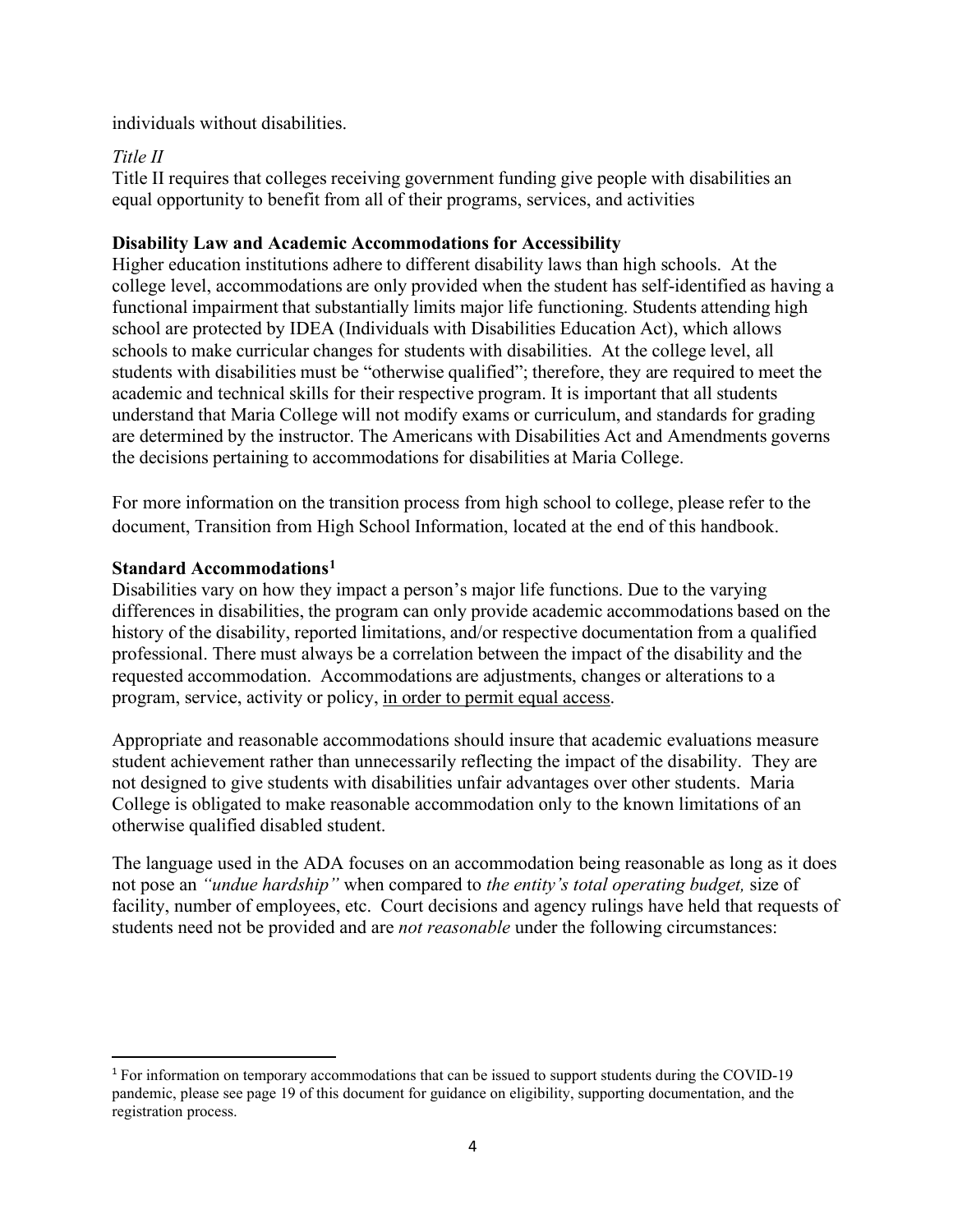- the student is not qualified when compared to other applicants/participants in a program;
- the accommodation would result in a fundamental alteration of the program or a dilution of standards;
- the institution is being asked to address a personal need (like attendant care);
- the accommodation would impose an undue financial or administrative burden on the organization when compared with its total operating budget; or
- the accommodation poses a direct threat to the health or safety of others.

Please note: personal services such as private tutoring, personal aides, or assistance in bathing, grooming, food preparation, housekeeping, and assistance ambulating are not deemed reasonable accommodations. Additionally, individually prescribed devices, such as hearing aids, glasses, braces, wheelchairs, and other mobility devices are to be purchased by the student.

## **Registering with Accessibility Services**

## *New Students*

Students who wish to receive accommodations at Maria College must register with the Accessibility Services Office. A student may access the [Standard Accommodations Registration](https://forms.office.com/Pages/ResponsePage.aspx?id=MSfbEl-hc0eDhKsJUUQF8L4RDgjOjtJMv_GGVjIMHxRUN09NMEpFWUZHSEtJWEQ3TU4yOFdMVlJISS4u)  [Form](https://forms.office.com/Pages/ResponsePage.aspx?id=MSfbEl-hc0eDhKsJUUQF8L4RDgjOjtJMv_GGVjIMHxRUN09NMEpFWUZHSEtJWEQ3TU4yOFdMVlJISS4u) through the **[Accessibility Services Webpage](https://mariacollege.edu/student-support/academic-support/accessibility-services)**<sup>[2](#page-4-0)</sup>. Following submission of the Registration Form, the student will be contacted by the Coordinator of Accessibility Services to schedule an In-Take Interview. This interview will take approximately 30 minutes, during which:

- 1. The Coordinator of Accessibility Services will review all medical documentation provide by the student to ensure it meets ADA standards and provide an overview of Accessibility Services.
- 2. The student will be given the opportunity to discuss their specific needs in detail and ask any questions related to registration.

Once students have completed the registration process, the Coordinator of Accessibility Services will generate Accommodation Agreements to be reviewed and signed by the Coordinator and the student.<sup>[3](#page-4-1)</sup> Once signatures have been obtained, the Coordinator will provide the student with an electronic (.pdf) version of the final document. It is the student's responsibility to submit his/her Accommodation Agreement to all instructors either in hardcopy or email. **No accommodations can be provided until this process has been completed it its entirety.**

If you have questions regarding this process, you may request an appointment by emailing [accessibilityservices@mariacollege.edu](mailto:accessibilityservices@mariacollege.edu) .

*Returning Students and Accommodation Adjustments*

<span id="page-4-0"></span><sup>&</sup>lt;sup>2</sup> Please see the Accessibility Services webpage as well for access to helpful links, forms and other documentation.

<span id="page-4-1"></span><sup>&</sup>lt;sup>3</sup> Accommodations Agreements will generally be available within three (3) business days of the completion of the In-Take Interview.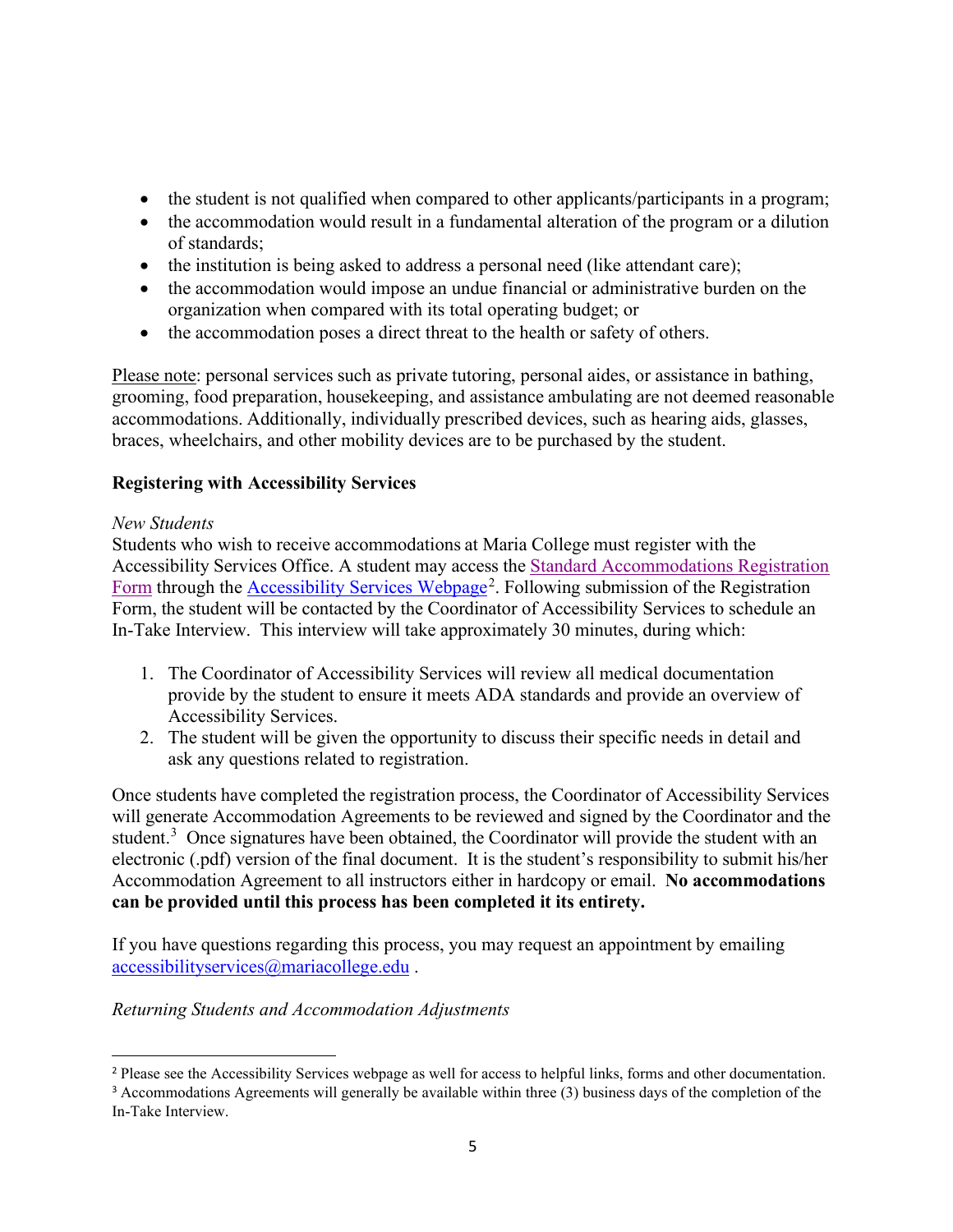Students must obtain an updated Accommodation Agreement each semester by completing a [Standard Accommodations Registration Request](https://forms.office.com/Pages/ResponsePage.aspx?id=MSfbEl-hc0eDhKsJUUQF8L4RDgjOjtJMv_GGVjIMHxRUN09NMEpFWUZHSEtJWEQ3TU4yOFdMVlJISS4u) online. A request should be made at least one week prior to the start of the academic semester. Once received, the Coordinator of Accessibility Services will contact the student via email to arrange a time to meet, review and sign off on revised agreements.<sup>[4](#page-5-0)</sup> Maria College faculty are not required to provide a student with accommodations unless the student has provided an appropriately dated accommodation letter.

If you would like to make changes to your letter, please schedule an appointment with the Coordinator of Accessibility Services by emailing [accessibilityservices@mariacollege.edu](mailto:accessibilityservices@mariacollege.edu).

## **Criteria for Appropriate Medical Documentation**

Students with mobility, visual and hearing disabilities; chronic medical conditions; psychiatric disabilities; cognitive disabilities, and substance abuse/recovery must provide documentation, which adheres to the criteria indicated below:

## *1. The credentials of the evaluator/s*

The best quality documentation is provided by a licensed or otherwise properly credentialed professional who has undergone appropriate and comprehensive training, has relevant experience, and has no personal relationship with the individual being evaluated. An appropriate match between the credentials of the individual making the diagnosis and the condition being reported is expected (e.g., an orthopedic limitation might be documented by a physician, but not a licensed psychologist).

## *2. A statement identifying the disability*

Acceptable documentation includes a clear diagnostic statement that describes what the condition is and how it was diagnosed. While diagnostic codes from the Diagnostic Statistical Manual of the American Psychiatric Association (DSM) or the International Classification of Functioning, Disability and Health (ICF) of the World Health Organization are helpful in providing this information, a clinical description will also convey the necessary information.

## *3. A description of the diagnostic methodology used*

Quality documentation includes a description of the diagnostic criteria, evaluation methods, procedures, tests and dates of administration, as well as a clinical narrative, observation, and specific results. Where appropriate to the nature of the disability, having both summary data and specific test scores (with the norming population identified) within the report is recommended. Diagnostic methods that are congruent with the particular disability and current professional practices in the field are recommended. Methods may include formal instruments, medical examinations, structured interview protocols, performance observations and unstructured interviews. If results from informal, non-standardized or less common methods of evaluation are reported, an explanation of their role and significance in the diagnostic process will strengthen their value in providing useful information.

<span id="page-5-0"></span><sup>4</sup> Accommodations Agreements will generally be available within three (3) business days of the submission of the Registration Request.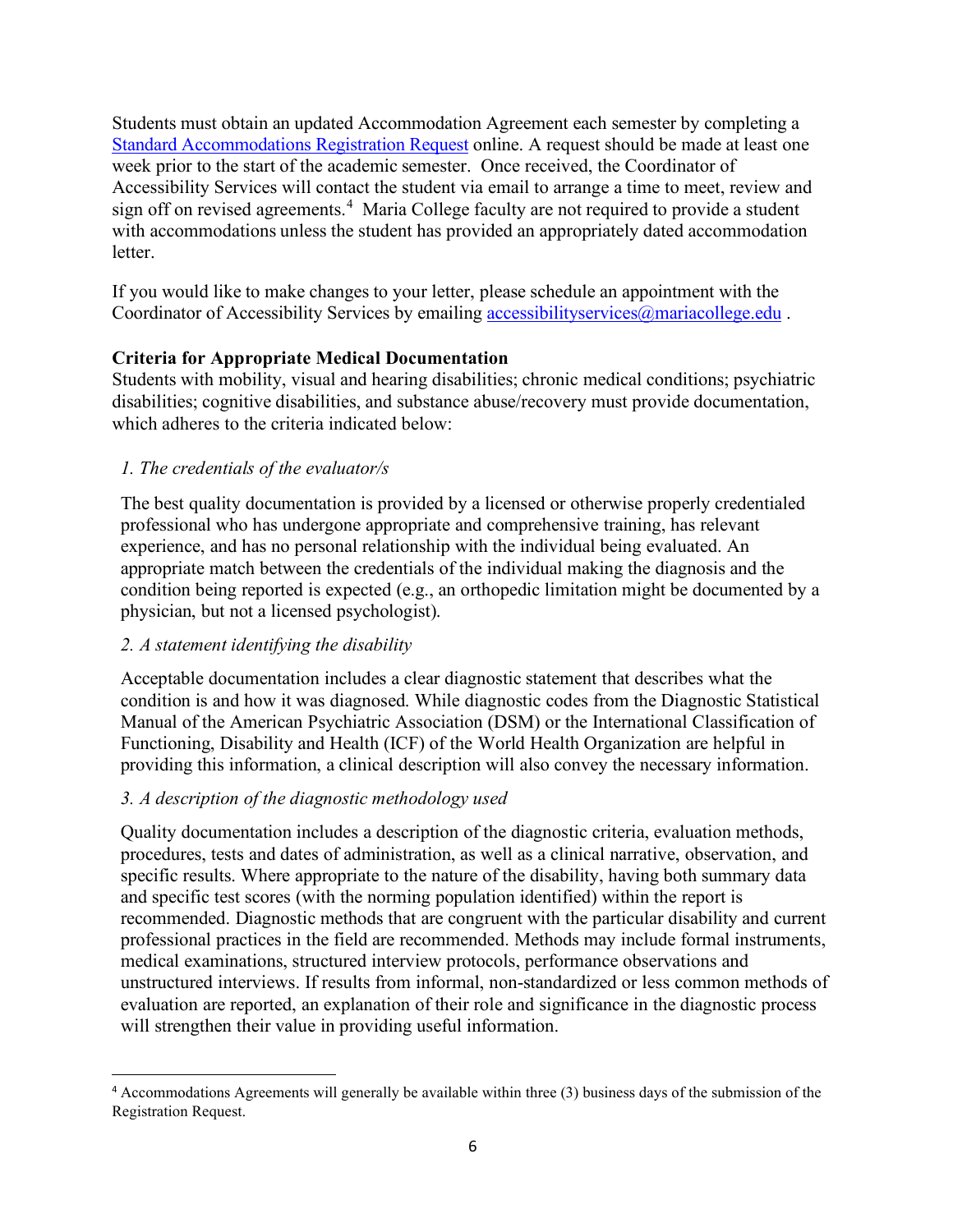## *4. A description of the current functional limitations*

Information on how the condition(s) currently impacts the individual provides useful information for both establishing a disability and identifying possible accommodations. A combination of the results of formal evaluation procedures, clinical narrative, and the individual's self-report is the most comprehensive approach to fully documenting impact. The best quality documentation is thorough enough to demonstrate whether and how a major life activity is substantially limited by providing a clear sense of the severity, frequency and pervasiveness of the condition(s). While relatively recent documentation is recommended in most circumstances, common sense and discretion in accepting older documentation of conditions that are permanent or non-varying is recommended. Likewise, changing conditions and/or changes in how the condition impacts the individual brought on by growth and development may warrant more frequent updates in order to provide an accurate picture. It is important to remember that documentation is not time-bound; the need for recent documentation depends on the facts and circumstances of the individual's condition. In most cases, documentation should be current within the past 3-5 years; however some documentation that is older may also be relevant. In some cases, previous or more recent documentation may be requested to draw connections between the student's condition and the accommodation being requested.

## *5. A description of the expected progression or stability of the disability*

It is helpful when documentation provides information on expected changes in the functional impact of the disability over time and context. Information on the cyclical or episodic nature of the disability and known or suspected environmental triggers to episodes provides opportunities to anticipate and plan for varying functional impacts. If the condition is not stable, information on interventions for exacerbations (including the individual's own strategies) and recommended timelines for re-evaluation are most helpful.

## *6. A description of current and past accommodations, services and/or medications*

The most comprehensive documentation will include a description of both current and past medications, auxiliary aids, assistive devices, support services, and accommodations, including their effectiveness in ameliorating functional impacts of the disability. A discussion of any significant side effects from current medications or services that may impact physical, perceptual, behavioral or cognitive performance is helpful when included in the report. While accommodations provided in another setting are not binding on the current institution, they may provide insight in making current decisions.

## *7. Recommendations for accommodations, adaptive devices, assistive services, compensatory strategies, and/or collateral support services*

Recommendations from professionals with a history of working with the student provide valuable information for review and the planning process. It is most helpful when recommended accommodations and strategies are logically related to functional limitations; if connections are not obvious, a clear explanation of their relationship can be useful in decision making. While the College has no obligation to provide or adopt recommendations that would fundamentally modify the course or degree requirements. Those accommodation recommendations that are congruent with the programs, services, and benefits offered by the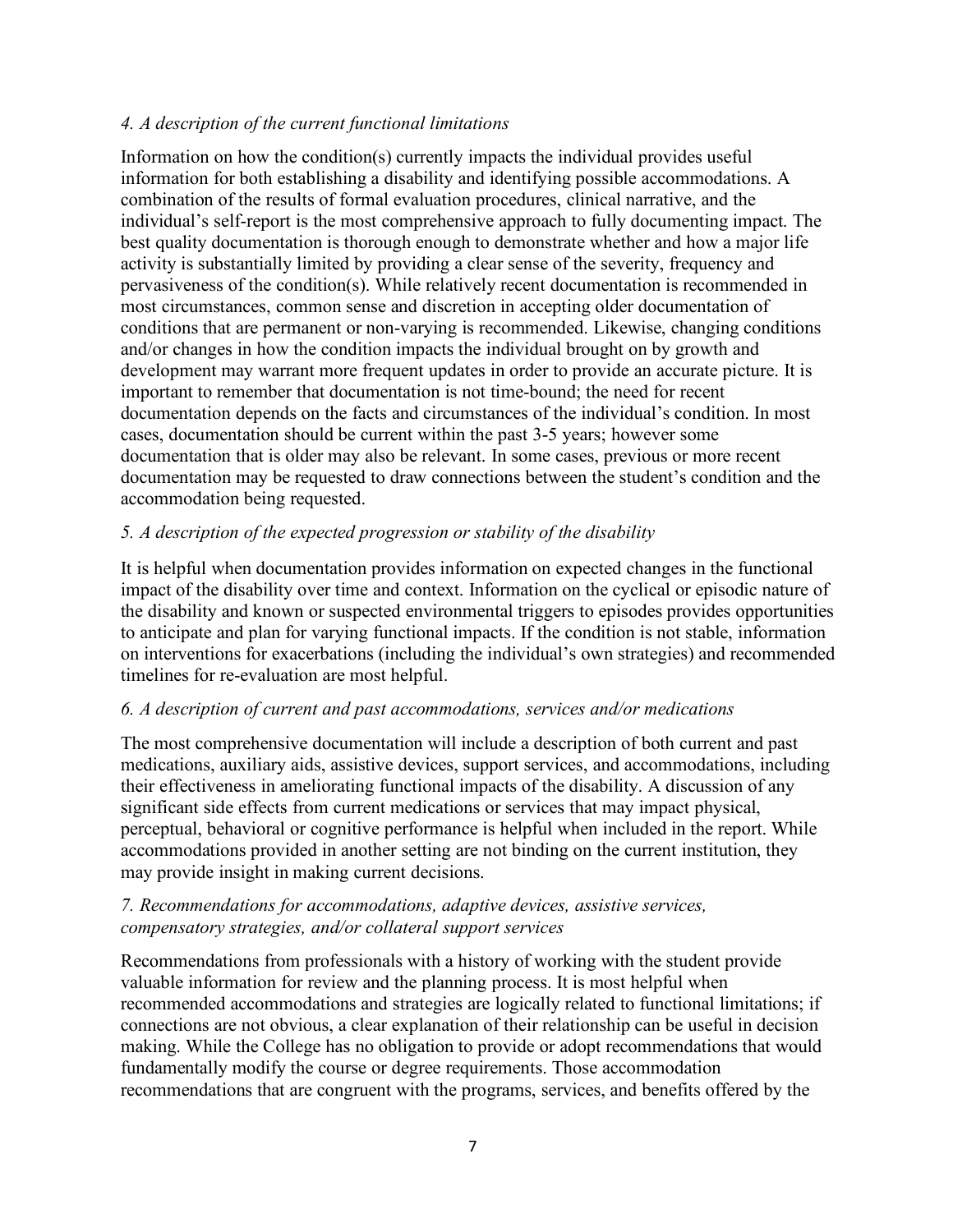College may be appropriate.

## **Generally Accepted Documentation**

As indicated above, all students who register with Accessibility Services at Maria College are required to meet individually with the Coordinator of Accessibility Services to review the student's medical documentation and construct an individualized Accommodation Agreement based on the student's diagnosis. Students have a responsibility to provide appropriate and timely disability-related documentation to the Coordinator in order for accommodation plans to be developed. This documentation can be provided by fax at (518)730- 9628 or in person.

Generally accepted forms of documentation include, but are not limited to:

- Individualized Education Plans (IEP)
- $\bullet$  504 Plans
- Summary of Performance (SOP)
- Aptitude Tests (The Wechsler Adult Intelligence Scale-Third Edition (WAIS-III), The Woodcock- Johnson Psychoeducational Battery III (W-J-III): Tests of Cognitive Ability or the Stanford- Binet Intelligence Scale: Fifth Edition.)
- Academic Achievement Tests (Assessment of academic ability in the areas of reading, writing and math. Suggested instruments include: Woodcock-Johnson Psychoeducational Battery III: Tests of Achievement (W- J-III); Wechsler Individual Achievement Test (WIAT-II); Stanford Test of Academic Skills (TASK); or a combination of tests in specific skill areas such as the Test of Written Language-IV (TOWL-IV); the Woodcock Reading Mastery Tests-Revised; the Nelson Denny Reading Test; the Stanford Diagnostic Reading Test; or the Stanford Diagnostic Mathematics Test.)
- Psychosocial Evaluations
- Maria College Medical Documentation Form (See Helpful Information on the [Accessibility Services webpage.](https://mariacollege.edu/student-support/academic-support/accessibility-services))

## **Provisional Accommodations**

Provisional accommodations (extending for a period of 30 days) can be provided to students under the following circumstances with the understanding that medical documentation adhering to the criteria listed above is to be submitted. Failure to submit the appropriate documentation with in the 30-day period will result in an immediate revocation of all accommodations:

- 1. Medical documentation is provided and indicates the accommodations to be provided, but does not meet all seven criteria as stated above.
- 2. Student provides an Accommodation Agreement from a previous institution.

Under no circumstances will students be provided accommodations or modifications without first presenting some form of medical documentation to affirm their diagnosis<sup>[5](#page-7-0)</sup>.

<span id="page-7-0"></span><sup>&</sup>lt;sup>5</sup> Unless the disability is visibly evidenced, i.e. the student is in a wheel chair.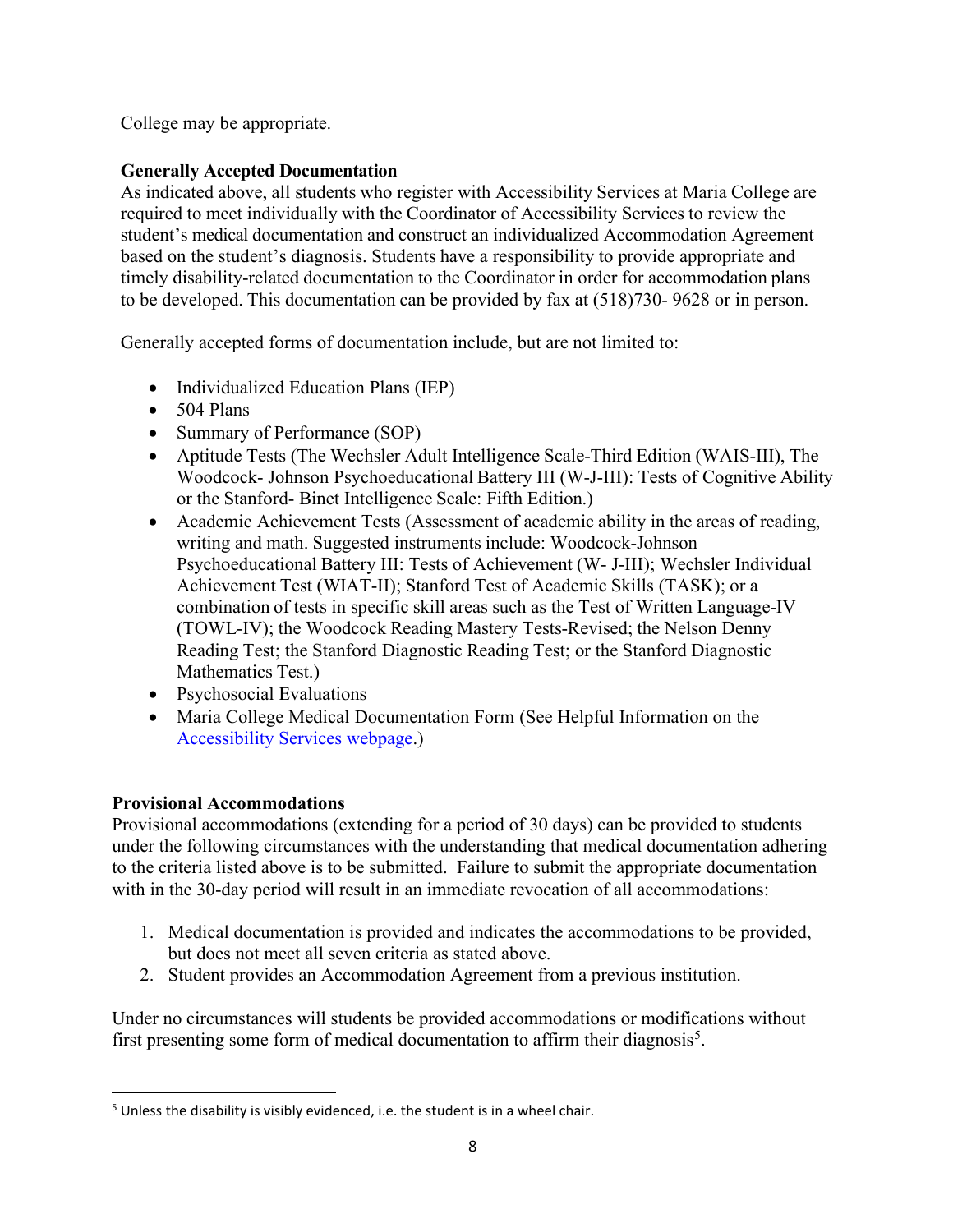### **Limitations to Accommodations**

## *Lab Practicals*

No accommodation will be provided if the accommodation would impose an undue financial or administrative burden on the organization when compared with its total operating budget. As a result, lab practicals for Anatomy & Physiology and Microbiology cannot be changed or modified in any way because to do so would place undue burden on faculty and staff operating with limited resources.

## *Technical Skills Assessments*

No accommodation will be provided if the accommodation would result in a fundamental alteration of the program or a dilution of standards or would impose an undue financial or administrative burden on the organization when compared with its total operating budget. Like all students, students receiving disability services will have to be able to meet the essential requirements of the program/ course(s) that they are enrolled in. As a result, Dosage Exams, i.e. Safe Medicate, and Competency Exams in Nursing and Occupational Therapy cannot be changed or modified in any way because to do so would irrevocably change the nature of the assessment. These assessments represent technical skills assessments and are designed to evaluate the student's skill level regarding a particular task in a particular environment and under specific circumstances to reflect a real-world environment. Thus, they must be administered uniformly to each student without alteration.

## **Typical Accommodations[6](#page-8-0)**

Currently, the following accommodations are supported and/or provided by Maria College on a routine basis<sup>[7](#page-8-1)</sup>:

- Extended Testing Time (Time and  $\frac{1}{2}$  or Double Time)
- Distraction-Reduced Testing Environment (Callaghan Room)
- Copy of Professors Notes (when applicable)
- Earplugs
- Preferential Seating in classroom and lab settings
- Electronic copies of textbooks

If other accommodations are required, the Coordinator of Accessibility Services will work with faculty and staff (within the bounds of reasonability) to address the student's needs.

## **Assistive Technology**

*Text-to-Speech Software:* Students registered with Accessibility Services presenting a diagnosed need for text-to-speech software support, will be provided access to Read & Write Gold. This software is available on all campus computers and may be used during tests so long

<span id="page-8-0"></span><sup>&</sup>lt;sup>6</sup> These accommodations also apply to an online classroom environment.

<span id="page-8-1"></span> $<sup>7</sup>$  This should not be treated as an exhaustive list.</sup>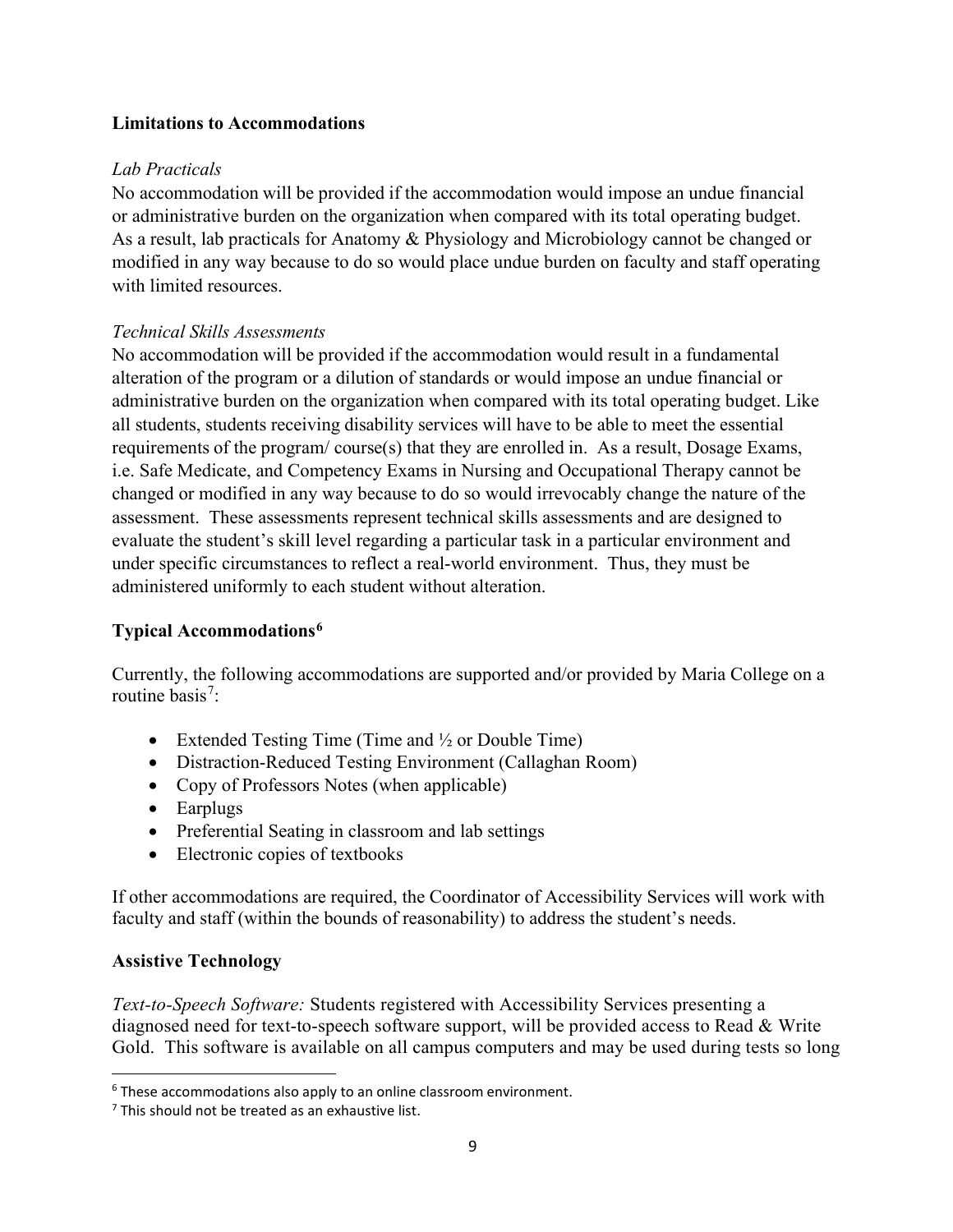as supporting documentation is provided. All students electing to use this software during examinations must first schedule a training session with the Coordinator of Accessibility **Services** 

*Audio Recorders and LiveScribe Pens:* Accessibility Services at Maria College currently does not provide students with this form of assistive technology. However, they can be used during class and lab so long as: 1. the student presents supporting documentation for such a device, and 2. the faculty member agrees to have class or lab recorded. No recording should take place without these two criteria being met. Students should speak with the Coordinator of Accessibility Services if they run into any difficulties in utilizing this accommodation.

*Noise Cancelling Headphones*: While Accessibility Services does not provide these to students, use of personally owned headphones may be used if supporting documentation is provided.

*E-Texts*: Student requiring electronic versions of textbooks and other required class materials will need to first provide the Coordinator of Accessibility Services with proof of purchase as well as the publication information of all requested texts. (This should be done as soon as possible as it can take up to 2-3 weeks for the order to be fulfilled.) Once received, the Coordinator will then request electronic copies through [Bookshare](https://www.bookshare.org/cms/) or the [AccessText Network.](http://www.accesstext.org/)

## **Support Animals**

Although Maria College is a non-residential institution we seek to be inclusive of all reasonable accommodations. Therefore, Maria College has developed a comprehensive policy to review the need for animals on campus using a case by case approach and according to the understanding of the following information from the Federal Government, "…under the Fair Housing Act (FHAct), Section 504 of the Rehabilitation Act of 1973 (Section 504), and the Americans with Disabilities Act (ADA) with respect to animals that provide assistance to individuals with disabilities. The Department of Justice's (DOT) amendments to its regulations for Titles II and III of the ADA limit the definition of 'service animal' under the ADA to include only dogs, and further define 'service animal' to exclude emotional support animals."[8](#page-9-0)

## *Service Animals*

"Service Animal" is defined by the Americans with Disabilities Act (ADA) as dogs that are individually trained to do work or perform tasks for people with disabilities. Examples of such work or tasks include guiding people who are blind, alerting people who are deaf, pulling a wheelchair, alerting and protecting a person who is having a seizure, reminding a person with mental illness to take prescribed medications, calming a person with Post-Traumatic Stress Disorder (PTSD) during an anxiety attack, or performing other duties. Service Animals are working animals, not pets. A service animal is welcomed and will be documented with the campus Coordinator of Accessibility Services at the time of intake for all students receiving services and accommodations through the Student Support Center. Students must follow these procedures before accommodations can be offered.

• The student must contact the Coordinator of Accessibility Services to notify them of the need for a Service Animal.

<span id="page-9-0"></span><sup>8</sup> https://www.hud.gov/sites/documents/SERVANIMALS\_NTCFHEO2013-01.PDF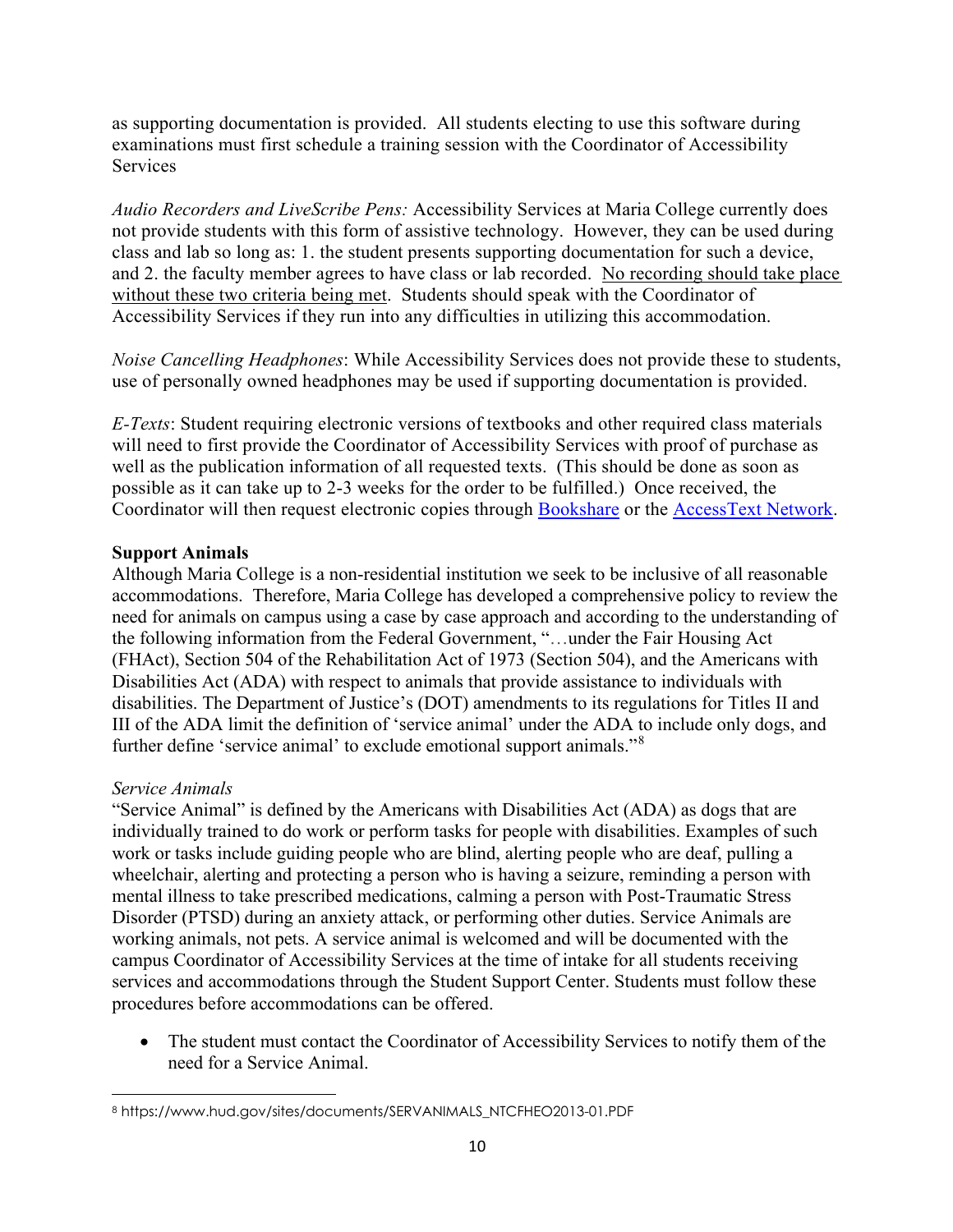- The student must provide the Coordinator with documentation of disability and need in order for the Coordinator to determine if a service animal is an appropriate accommodation. The student will also be asked to provide certification of training for the service animal.
- The student must meet with the professor or administrative personnel to inform them of their accommodations, preferably at the beginning of the semester as well as inform them of the presence of the service animal.
- A Maria College representative may ask a student accompanied by an animal presenting on campus whether that animal has been registered with the Coordinator of Accessibility Services, and if not, the student may be directed to do so. Staff will not inquire regarding the status of the individual and or 'handlers' disability status or certification status of the animal.

## *Emotional Support Animals (ESA)*

An Emotional Support Animal (ESA) is an animal whose sole function is to provide emotional support, comfort therapy, or therapeutic benefits to a student with a documented disability. ESA's are not trained to assist an individual with disabilities in an activity of daily living and are, therefore, not considered a Service Animal under the ADA (ADAAA) and do not qualify for the same legal protections. An ESA must belong to an owner who has been approved for an accommodation by the Coordinator of Accessibility Services. A person qualifies for a reasonable accommodation on a case by case basis if the following conditions are met.

- The person has established with the Coordinator of Accessibility Services that he or she has a documented disability that requires the assistance of an ESA.
- There must be a relationship between the disability and the assistance the ESA provides to its owner.

Students in need of an ESA on campus will need to provide the same procedure for registering a service animal above.

## *Grounds for Removing an Animal*

Any Maria College representative may ask that the student/handler remove an animal from campus for the following reasons:

- *Out of control animal:* A service animal that has been registered with the Coordinator of Accessibility Services may be asked to leave a Maria College facility, campus grounds, or program if the animal's behavior is out of control and the handler does not take effective action to control it. If the improper animal behavior happens repeatedly, the handler may be prohibited from bringing the animal into any Maria College space until the handler can demonstrate to the Coordinator that he/she has taken significant steps to mitigate the behavior.
- *Non-housebroken animal:* A handler may be directed to remove an animal that isn't housebroken.
- *Direct threat:* A handler may be directed to remove an animal that Maria College staff determines to be a substantial and direct threat to the health (e.g., allergies, emotional distress, etc.) and safety of individuals. This may occur as a result of a very ill animal, a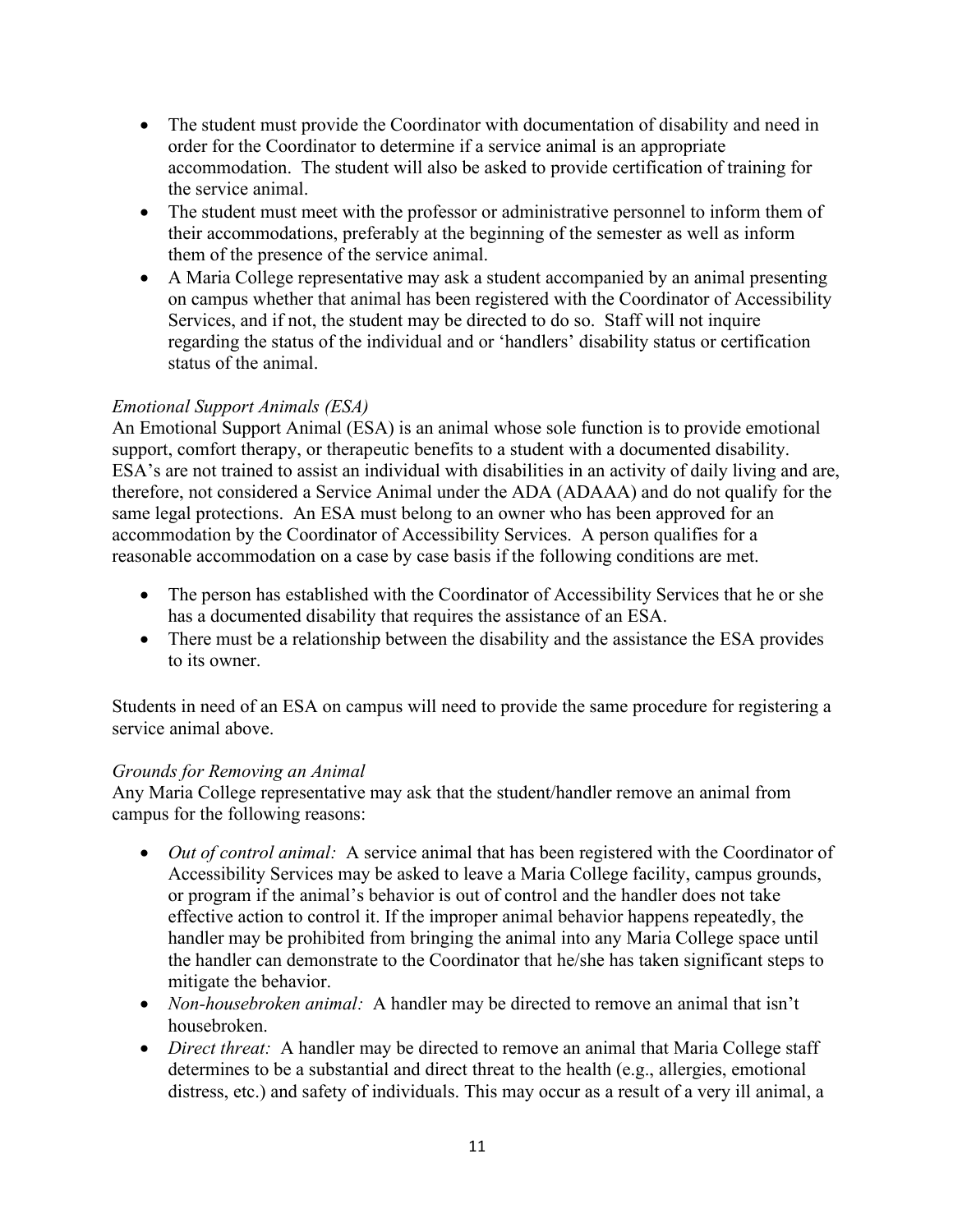substantial lack of cleanliness of the animal, or the presence of an animal in sensitive areas, such as certain campus areas and laboratories, mechanical, or industrial areas.

• *Unregistered animals:* Any animal who is not registered with the Coordinator of Accessibility Services can be removed from campus until the time that the animal has been properly registered for on campus use.

## **Steps for Scheduling Tests**

All students qualifying for extended test time and/or a distraction-reduced environment will need to register his or her exam **at least three (3) days in advance** of the scheduled examination date if it is to be taken on campus. (Tests taken online do not need to be scheduled through Accessibility Services given that instructors will make the necessary adjustments to the testing time in Blackboard.) All tests will be taken in the Callaghan Room, Student Support Center, unless extenuating circumstances render the room inaccessible. Students should adhere to the following procedure when scheduling accommodations testing:

- 1. Students should complete a **Testing Accommodations Request** via the Accessibility Services webpage. (See [www.mariacollege.edu](http://www.mariacollege.edu/) -> Student Support -> Accessibility Services -> Schedule for Testing.)
- 2. After submitting a Testing Accommodations Request, the student should notify the course instructor to email the testing materials to the Coordinator of Accessibility Services at [accessibilityservices@mariacollege.edu](mailto:accessibilityservices@mariacollege.edu).
- 3. Upon receipt of the Testing Accommodations Request and exam materials, the Coordinator will notify the student of their test day and time via email. (The test will be issued on the same day as the rest of the class. Alterations to the test date must first be approved, in writing, by the course instructor.)
- 4. The student should arrive to the Callaghan Room approximately 5-10 minutes in advance of the scheduled testing time. They will be required to place all personal belongings (including cell phones, smart watches, bags, and jackets) in the demarcated storage areas while testing.

## **Accommodations Testing Policies**

*Proctoring & Video Monitoring*: Tests taken in the Callaghan will be surveilled using CCTV cameras. A proctor will also be present to maintain the academic integrity of the testing space. Should a proctor suspect that a student is cheating on an examination, they will notify the Coordinator of Accessibility Services immediately. The Coordinator will then speak with the student regarding the claims made by the proctor and review footage of the event. Any allegations of cheating supported by evidence will result in the submission of a Student Misconduct Report and the instructor will be notified of the event.

*Cell Phones & Smart Devices*: All cell phones and smart devise must be silenced and surrendered prior to beginning any examination in the Callaghan Room. They may be stored in the personal storage spaces provided.

*Lateness/Absence/Rescheduling*: Lateness will be accommodated only if a proctor can remain to monitor the student. If this is not possible, the student will only be allowed the time that remains. Students who are absent from a scheduled exam will need to speak with the course instructor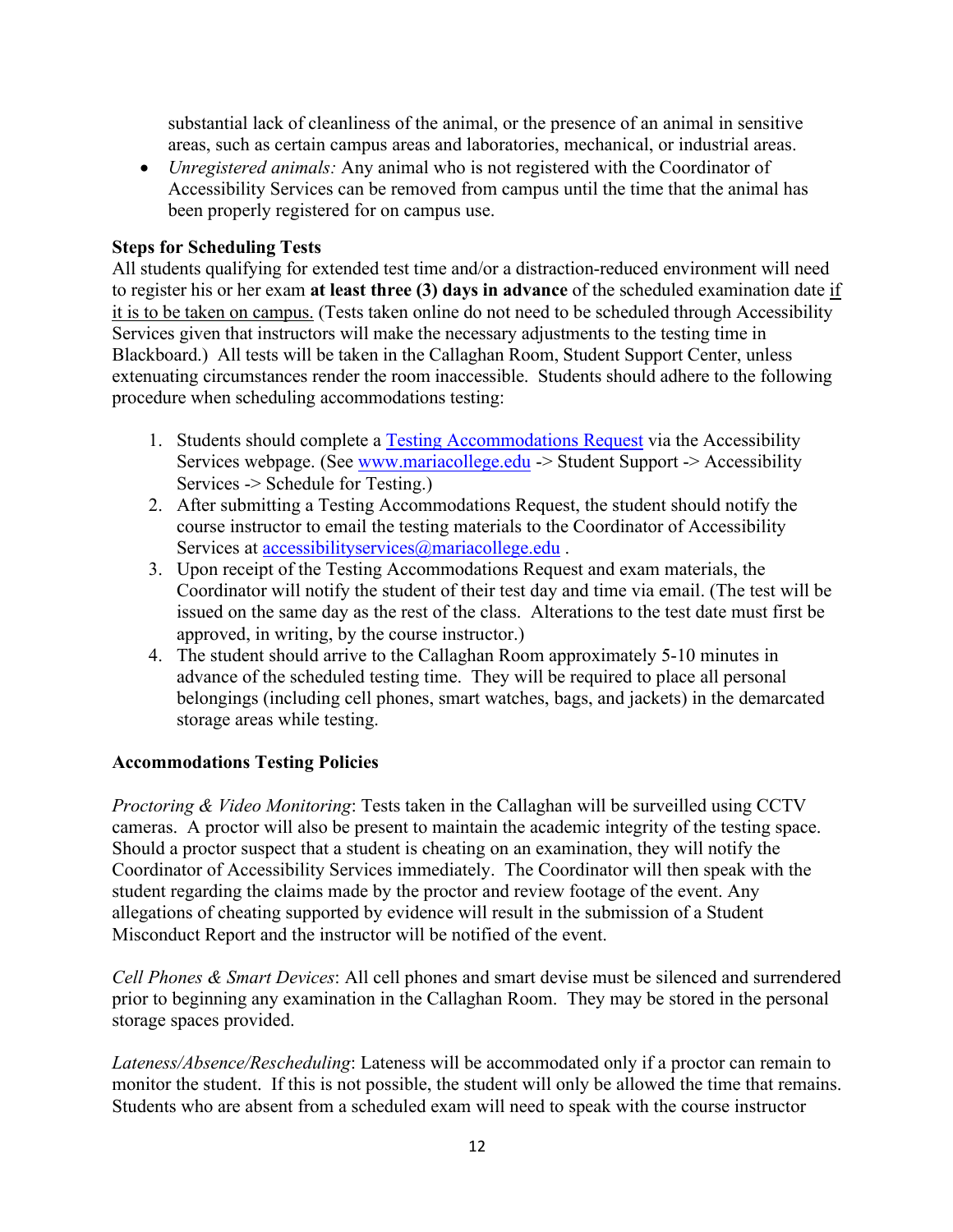prior to the test being rescheduled. Rescheduling a test will only occur if the Coordinator receives explicit, written permission from the course instructor.

*Sanitization:* Students will be required to wash and/or sanitize their hands prior to entering the testing space. Additionally, they will be asked to wipe down their workstation with a disinfectant cloth before and after completing their assessment.

*Face Coverings and Social Distancing*: If testing on campus in the Callaghan Room, students will be required to maintain appropriate social distance (6 feet) and wear a face covering that covers both nose and mouth at all times.

## **Testing Room Protocol**

This set of protocol apply to the Callaghan Room. Students are expected to comply with, at all times, Maria College's Student Code of Conduct and Academic Integrity Policy. Failure to comply with these regulations gives the test administrator (proctor) the right to collect test materials and return them to the instructor.

## *Before Beginning to Test*

- Students must have previously registered for academic accommodations through the Accessibility Services Office.
- Students must have their Maria College Photo ID for testing purposes.
- Students must sign in and out to take their tests.
- Students will need to wipe down their designated testing area prior to beginning.

## *Technology Policy*

- No electronic devices are allowed while testing. Cell phones and all other electronic devices must be turned off and checked in with the test administrator (proctor).
- If students are taking an online test or using assistive technology (e.g. Read and Write Gold), students will be required to use the Callaghan Room computers and will not be allowed to use their own laptop computers. Note: It is required that students register to be trained in the college provided text to speech technology if they plan to use this for testing. This must be done prior to exam day. that students familiarize themselves with Read and Write Gold prior to taking the examination.

## *During the Test*

- Proctors should access the camera system and begin recording.
- Read instructions carefully before students begin their tests (if applicable). If a student is not sure of directions, he or she should check with the test administrator (proctor). Tutors cannot be used as test readers at any time. (instead the school provides text to speech software that a student will need to be trained on)
- Students are responsible for monitoring their own time for an exam.
- Talking to other students in the Callaghan Room is cause for an accusation of cheating. And will be subject to the penalties of such activity.
- There should be no access to Blackboard during exams unless the test is given in this format (i.e. the PNC nursing exam). Should a student be caught accessing Blackboard at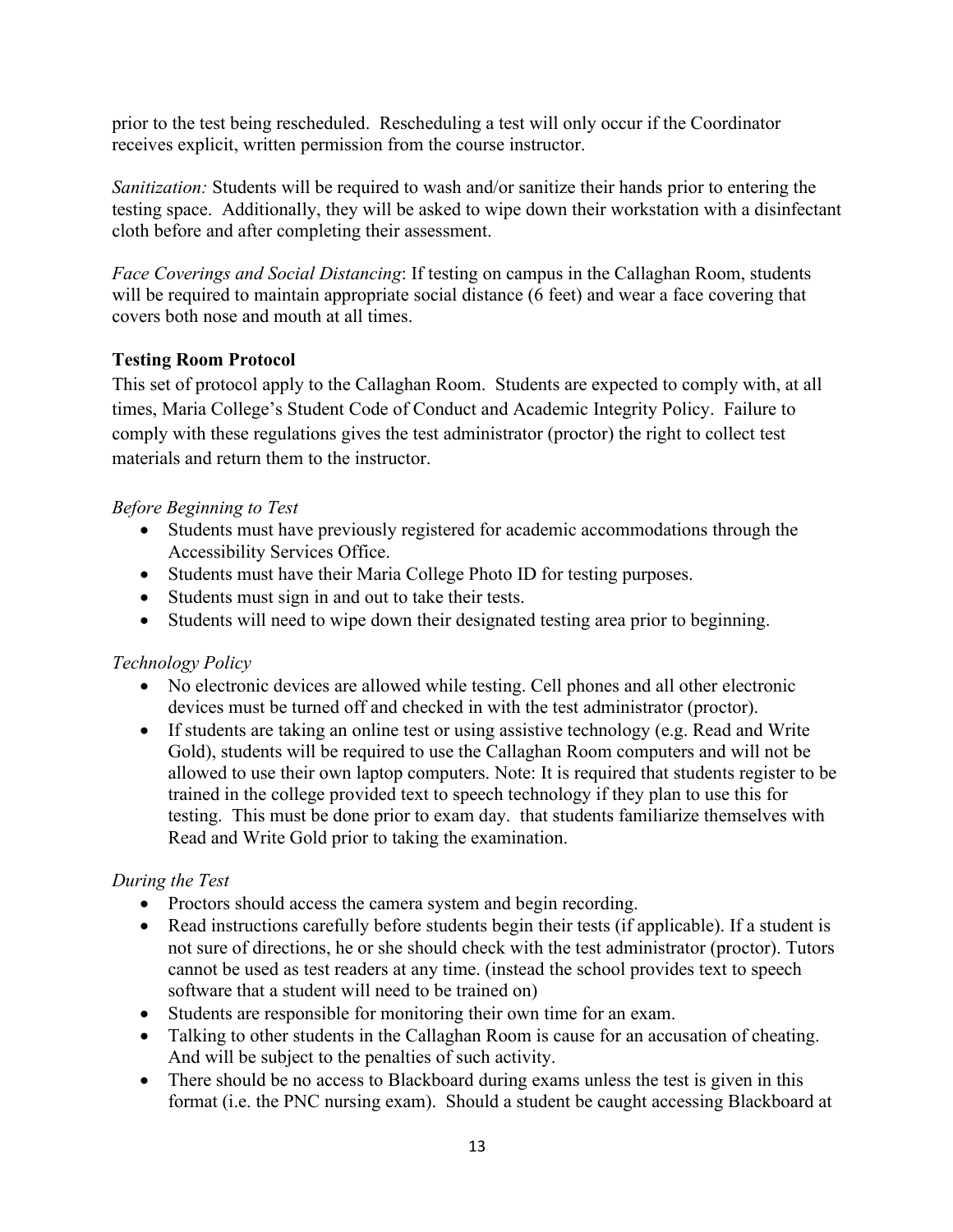any time during their test, they will be subject to the penalties of the student code of conduct for cheating.

## *Notes and Scrap Paper*

- Any resources to be used during the exam must be arranged by your instructor with the Office of Accessibility Services.
- Any test(s) which permit the use of notes must *not* be stored on an electronic device.
- All scratch paper must be turned in with the exam.
- Students may not write down any information from the test and take it out of the Testing Center.

## *Leaving the Callaghan Room*

- Once students receive their tests, students will not be allowed to leave the Callaghan Room.
- Once a test is handed in, it cannot be returned to the student for any reason.
- If students leave the room without permission of the test proctor, their exams will be considered complete and must be turned in.
- *Restroom breaks are not permitted during a test.* Please use the restroom before entering the Callaghan Room.
- Tests will be collected five minutes before closing time.
- The student will need to wipe down the testing station following the exam.

## **ACCES-VR**

The Accessibility Services office collaborates with Adult Career and Continuing Education Services-Vocational Rehabilitation (ACCES-VR) to ensure student are provided the resources they need to succeed. This program is utilized by many of our students for financial and technological support which assist them in their college level programs on campus. Our students have benefitted from some of the following services provided by ACCES-VR:

- Vocational Counseling and Guidance
- Assessments and Evaluations
- Rehabilitation Technology
- Special Transportation
- Tuition Assistance (including fees and textbooks)
- Tutor, Reader and Note Taker services

If you would like to know more about this program, please call them directly (518-474-3852) or visit their website at [www.acces.nysed.gov/vr](http://www.acces.nysed.gov/vr) .

All students currently receiving assistance through ACCES-VR should notify the Coordinator of Accessibility Services to ensure effective coordination of resources and supports.

## **Appeals Regarding Accommodations**

If, at any time, a student perceives that his or her accommodations are not being fully recognized by faculty or staff, he or she should speak with the Coordinator of Accessibility Services. The Coordinator will assist the student in addressing their needs.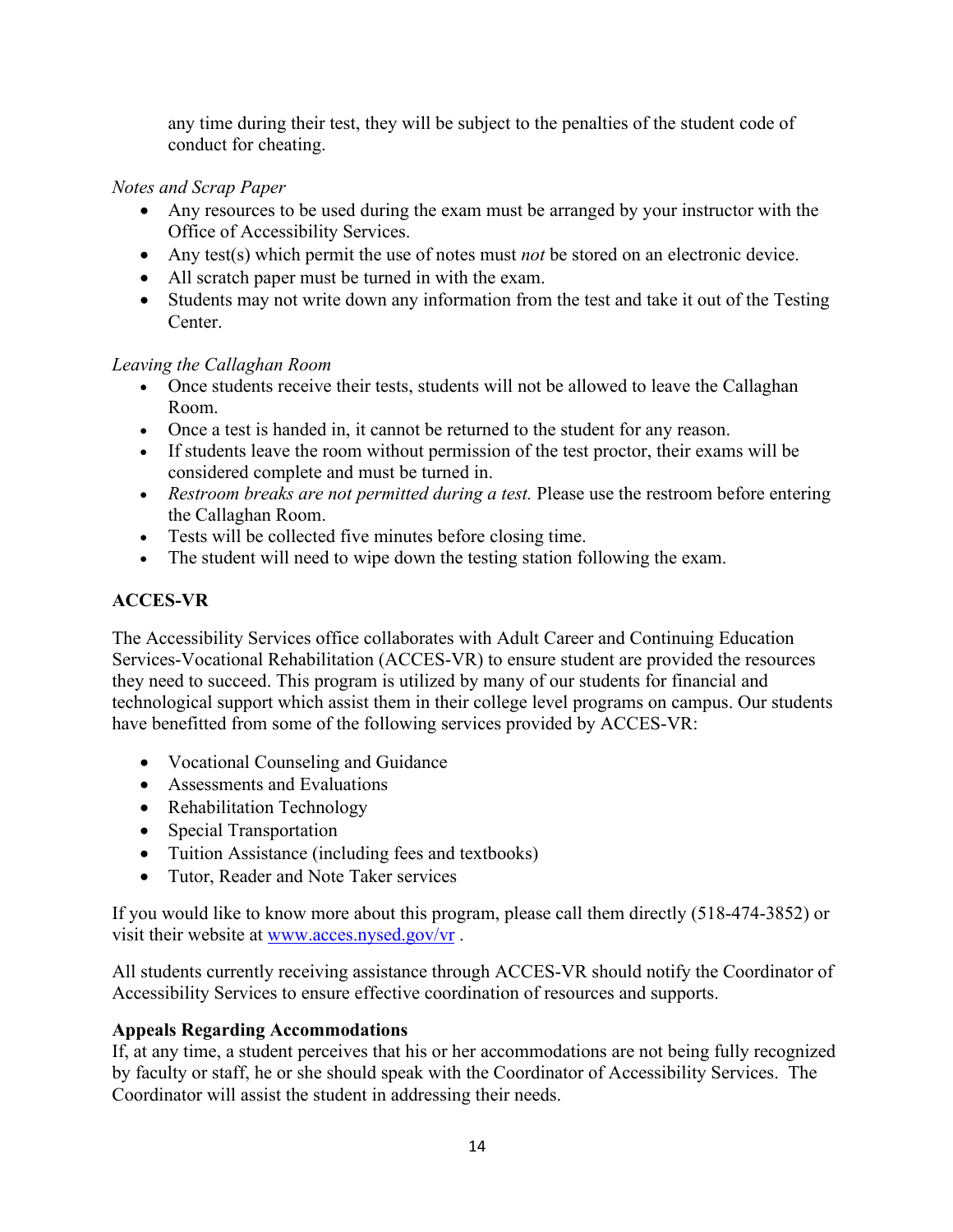#### **Transition from High School to College**

Maria College follows the guidelines of the Americans with Disabilities Act. Once enrolled in college, students move from the protection of Public Law 94-142 (I.D.E.A.) to protection under the Americans with Disabilities Act of 1990. The following chart highlights the differences.

| <b>HIGH SCHOOL</b>                                                             | <b>COLLEGE</b>                                                                             |  |  |
|--------------------------------------------------------------------------------|--------------------------------------------------------------------------------------------|--|--|
| <b>Applicable Laws:</b>                                                        | <b>Applicable Laws:</b>                                                                    |  |  |
| • Individuals with Disabilities Educational Act                                | • Americans with Disabilities Act (ADA)                                                    |  |  |
| (IDEA)                                                                         | · Section 504 of the Rehabilitation Act of 1973                                            |  |  |
| · Section 504 of the Rehabilitation Act of 1973                                |                                                                                            |  |  |
|                                                                                | Laws that apply to colleges and universities, sometimes referred                           |  |  |
| These laws are sometimes referred to as "success laws"                         | to as "access laws," require institutions to make                                          |  |  |
| because they require high schools to provide all possible                      | accommodations ensuring that students with disabilities have                               |  |  |
| accommodations to help ensure a                                                | full access to programs and activities. A student with                                     |  |  |
| student's success. Supports may include modifications to                       | a disability, however, must be "otherwise qualified" to                                    |  |  |
| curriculum, modifications to homework, the assignment of                       | undertake                                                                                  |  |  |
| personal classroom aides, and shorter tests.                                   | a given course or program, meeting the same academic and                                   |  |  |
|                                                                                | skills- based requirements that apply to students without                                  |  |  |
|                                                                                | disabilities.                                                                              |  |  |
|                                                                                | For example, a school may offer                                                            |  |  |
|                                                                                | testing accommodations by way of extended time or in an                                    |  |  |
| <b>Required Documentation:</b><br>• Individual Education Plan (IEP)            | <b>Required Documentation:</b>                                                             |  |  |
| $\cdot$ 504 Plan                                                               | • Varies according to the disability.<br>• I.E.P. and 504 plans alone are not sufficient.  |  |  |
| · School provides evaluation at no cost to the student.                        | • Documentation must include a written report describing the                               |  |  |
| · School conducts evaluations at prescribed intervals.                         | impairment, a diagnosis, and all test results and/or medical                               |  |  |
|                                                                                | information used to arrive at the diagnosis. If the documentation                          |  |  |
|                                                                                | is incomplete or not current, the student is responsible for                               |  |  |
|                                                                                | obtaining and submitting additional documentation.                                         |  |  |
| <b>Student Role:</b>                                                           | <b>Student Role:</b>                                                                       |  |  |
| • Student is identified and supported by                                       | • Student must self-identify to the Office of Disability Services                          |  |  |
| parents/teachers.                                                              | (ODS).                                                                                     |  |  |
| • Primary responsibility for accommodations belongs to the                     | • Students wishing to request accommodations must follow ODS                               |  |  |
| school.                                                                        | policies and procedures.                                                                   |  |  |
| <b>Parental Role:</b>                                                          | <b>Parental Role:</b>                                                                      |  |  |
| • Parents have access to student records and                                   | • It is the student's responsibility, not the parent's responsibility,                     |  |  |
| participate in the accommodation process.                                      | to request and arrange his or her own accommodations.                                      |  |  |
| • Parents advocate for students.                                               | Students advocate for themselves, with support of the ODS as                               |  |  |
| <b>Teachers:</b>                                                               | <b>Instructors:</b>                                                                        |  |  |
| • Teachers may modify curriculum and/or alter pace of                          | • Instructors are not required to modify the fundamental nature                            |  |  |
| assignments.                                                                   | of program.                                                                                |  |  |
| • Teachers use a multi-sensory approach.                                       | · Instructors tend to rely on lecture and may or may not                                   |  |  |
| • Weekly quizzes, midterms, finals, and frequent graded                        | use a multi-sensory approach.                                                              |  |  |
| assignments provide students with an on-going indication of                    | • Grades are generally based on fewer tests and assignments,                               |  |  |
| their academic progress. Teachers arrange regular                              | and students must independently monitor their learning in the                              |  |  |
| parent/teacher/student conferences to report on and discuss                    | course on a frequent and regular basis. Students are                                       |  |  |
| student's progress.<br>• Attendance is taken and reported but a disability may | responsible for requesting and arranging individual<br>conferences with their instructors. |  |  |
| potentially excuse some absences.                                              | • Responsibility for class attendance rests with the individual                            |  |  |
|                                                                                | student, and since regular and punctual class attendance is                                |  |  |
|                                                                                | expected of all students, the student must accept the                                      |  |  |
|                                                                                | consequences of failure to attend class/classes.                                           |  |  |
| Grades:                                                                        | <b>Grades:</b>                                                                             |  |  |
| · Grades may be modified based on curriculum                                   | • Grades reflect the quality of work submitted.                                            |  |  |
| accommodations.                                                                |                                                                                            |  |  |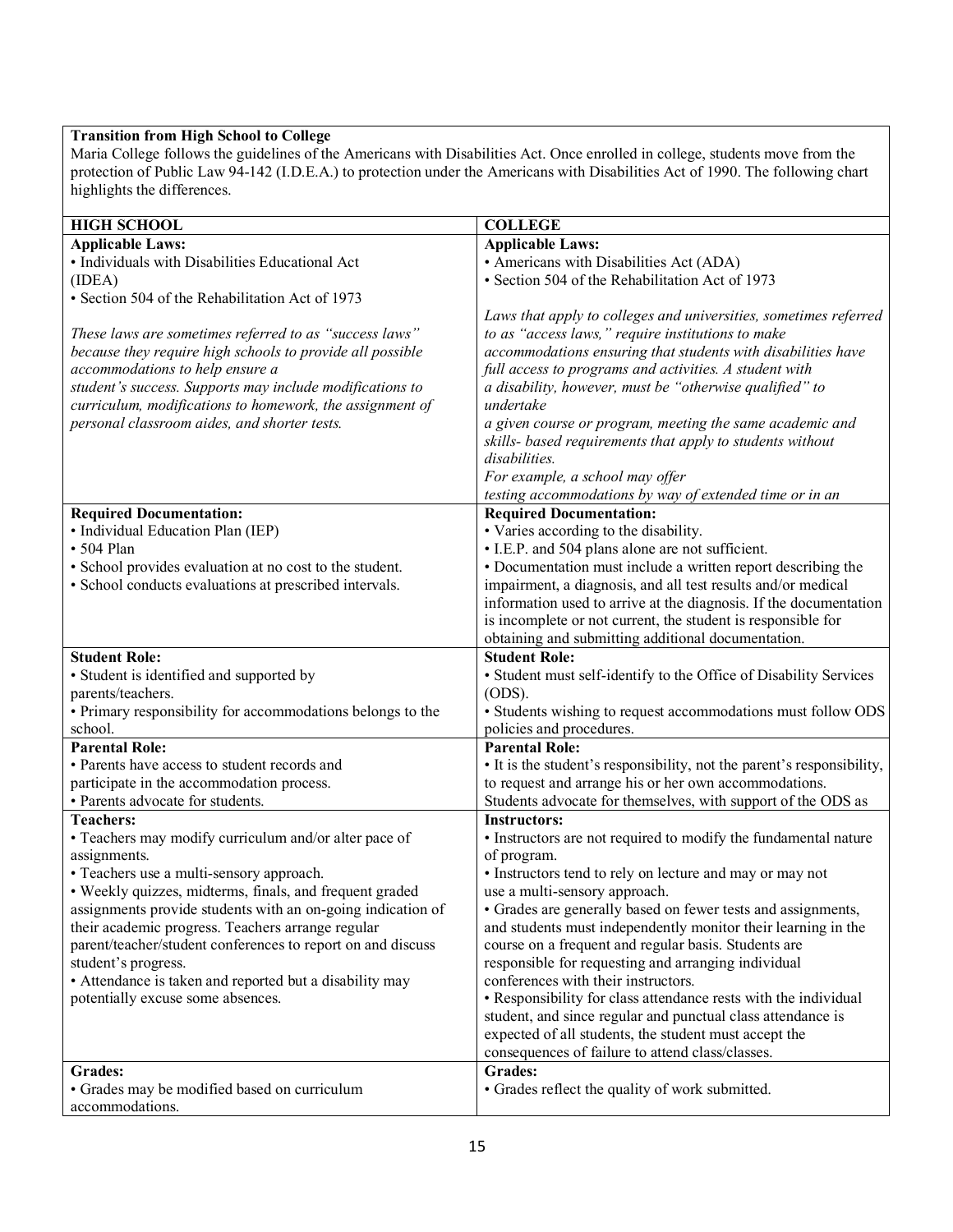#### **Frequently Asked Questions**

#### *Is there a separate admissions process for students with disabilities?*

No. Regardless of the disability, a student must meet the same admissions criteria. A student is not asked about a disability; however, a student may wish to disclose that they have a disability to explain certain situations.

#### *Does Maria College have a specialized program for students with disabilities?*

No, degree requirements are the same for everybody, but Maria College does offer a wide range of services for students with disabilities. The Accessibility's Office can provide academic accommodations such as extra time on exams and an alternate testing location. Maria College offers tutoring and writing support for all students as well as study skills tutoring and workshops.

#### *How are accommodations arranged?*

Accommodations in college are arranged through an interactive, individualized process with each student. Usually there are three main parts to the process: a conversation with the student, review of documentations provided by the student as requested by the college, and a determination of the student's current needs (which may change from semester to semester).

### *What are accommodations?*

Accommodations are adjustments to policy, practice, and programs that "level the playing field" for students with disabilities and provide equal access to Maria College's programs and activities. This adjustment must be made without altering fundamental goals of a course, lowering the standards in a class, or cause an undue financial burden on the college.

#### *What does "student's needs" mean?*

"Student's needs" means that accommodations will vary from course to course, teacher to teacher and semester to semester. Section 504 requires 'reasonable accommodation' which means that the accommodation must be effective. This does not necessarily mean that it will be exactly what the student requested or what the student received in high school or at another college.

#### *What does "appropriate documentation" of a disability mean?*

Documentation of a disability means providing information about the student's disability from a qualified professional. (The Clinician and Medical Provider Form) The documentation has two purposes.

1. To verify that the individual has a physical or mental impairment which substantially limits one or more major life functions.

2. To substantiate that the impairment/condition currently requires modifications, academic adjustments or services in order to compensate for or accommodate the disability.

Keep in mind that some students have been declassified from special education in the K-12 environment, and no longer are receiving services under IDEA. Schools will often write 504 plans for these students so they can continue to receive accommodations such as extended time for tests in the K-12 environment. Just as an IEP is generally not "appropriate documentation of a disability" in and of itself, neither is a 504 plan.

The K-12 school's decision to declassify a student from special education does not negate the existence of a disability in the K-12 learning environment. It only means that the student is being changed to a less restrictive learning environment than an Individual Education Plan (IEP) provides.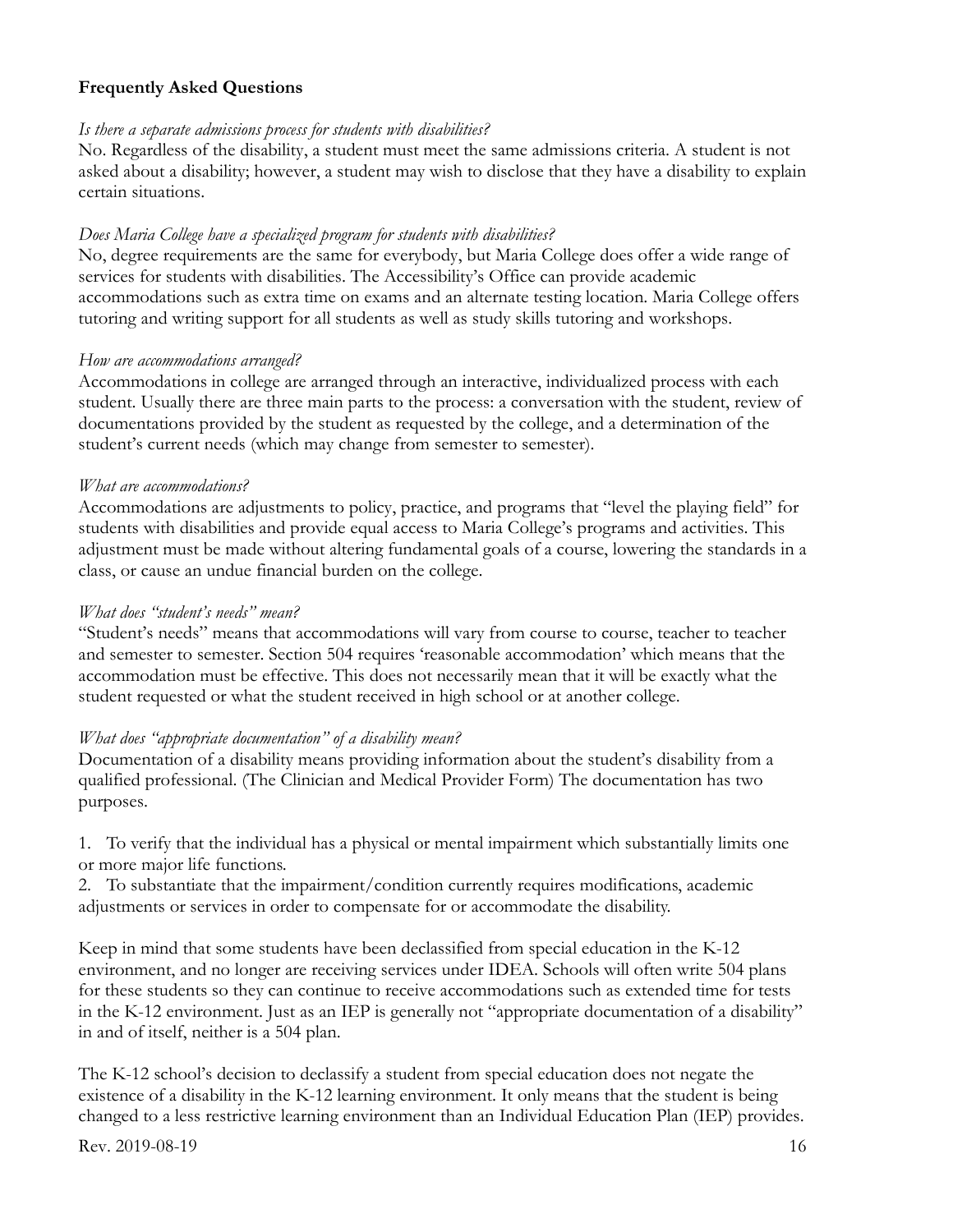It is important that, when the K-12 school declassifies a student, the school has up-dated documentation is in place both to justify the declassification and to assist the student in the transition to the postsecondary learning environment.

#### *Who can write the documentation?*

Documentation must be from a professional source who is qualified to diagnose or make determinations about the disability. For example, a student with a hearing impairment would generally need to provide a copy of an audiogram from a licensed audiologist. A student with a learning disability generally would be asked to provide a recent psychological evaluation by a psychologist. It is important to note that the students are responsible for providing current appropriate documentation to the DSO. The college or university has the right to request further information from the student if what is presented is insufficient.

Documentation must be on our own Clinician or Medical Provider form located on our web site or on professional letter head and include the diagnosis and current status of the disability as well as the professional's name and credentials.

It is extremely important to contact the Student Disability Services office on campus to determine what specific documentation the student will need to provide. Documentation is the basis for determining what accommodations, services, etc. the student is eligible to receive.

## *How much will services cost?*

Section 504 and the ADA require colleges to provide reasonable accommodations and services at no cost to eligible students with disabilities. Colleges base their decisions about the nature and extent of reasonable accommodations on a case-by-case basis with each student. The cost of these services may be paid for by many sources. These resources include, but are not limited to: colleges, rehabilitation agencies such as the ACCES-VR  $[\frac{http://www.access.nysed.gov/vr}{http://www.access.nysed.gov/vr}]$ , and/or the New York State Commission for the Blind [ [https://ocfs.ny.gov/main/cb/contact.asp\]](https://ocfs.ny.gov/main/cb/contact.asp) other local support agencies. Students who want services — beyond what the college decides is reasonable—are responsible for these costs.

Colleges may request or recommend that students apply to ACCES-VR, NYSCB, etc. but cannot refuse services to students who do not apply or who are denied by these agencies. Students must apply directly to agencies to find out if they are eligible for sponsorship to college.

### *My high school bought a special computer and keyboard for me because I can't use a standard keyboard and monitor. Will the college do that?*

The college is not responsible for purchasing personal use devices such as wheelchairs, hearing aids, or specialized technology for a specific individual. The college is responsible for providing access to the same extent as is available to non-disabled students.

A student with such specific needs should contact either the NYS Commission for the Blind (NYSCB) or the Adult Career and Continuing Education Services - Vocational Rehabilitation (ACCES-VR) office. These two state agencies are charged with training or retraining qualified individuals with disabilities for employment and can often assist with the purchase of specialized personal equipment or other needs if the student meets eligibility criteria.

*Who on campus will know I have a disability if I choose to register and avail myself of office of accessibility services?*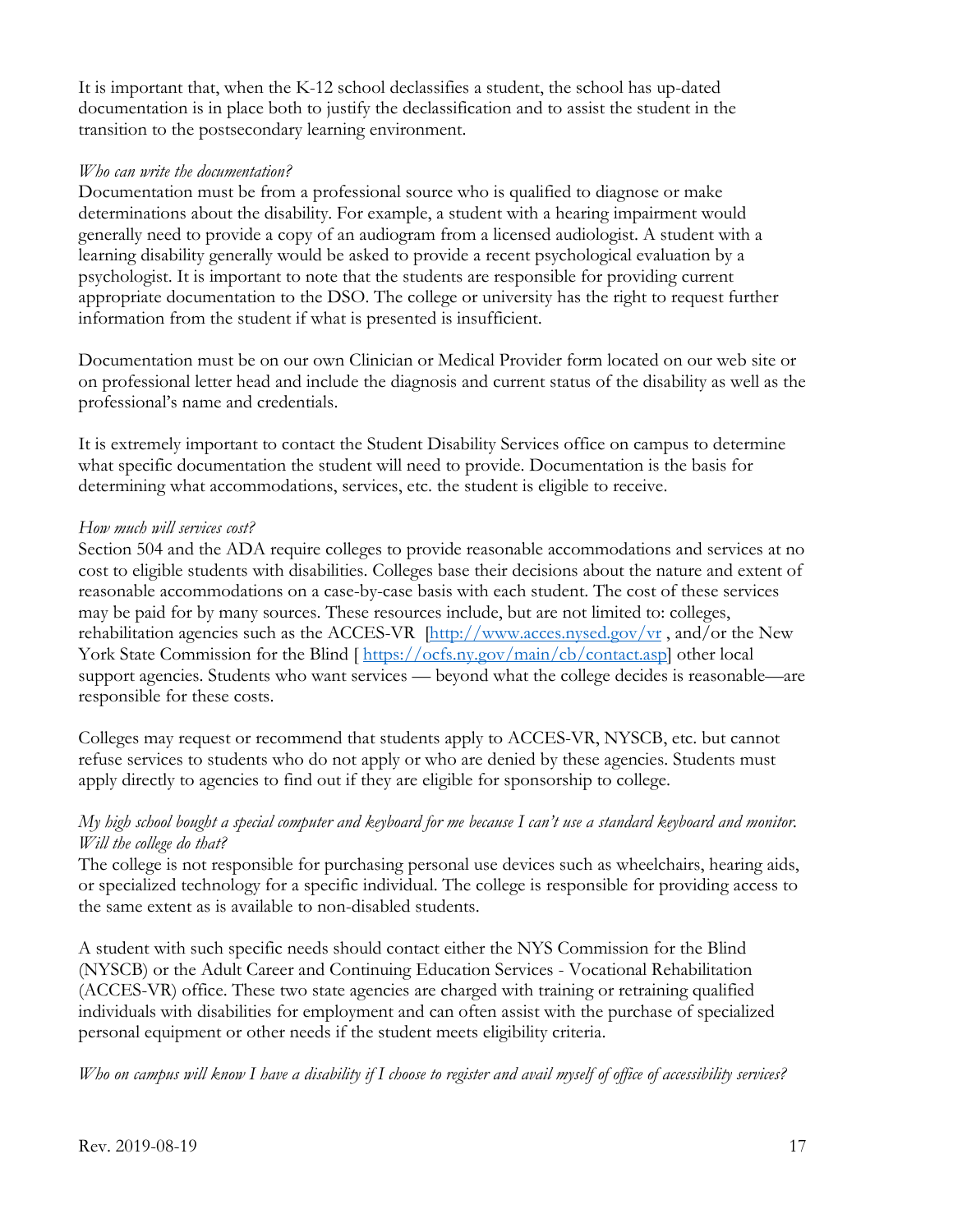Only the staff of the Accessibility Office and anyone the student chooses to tell. All information the student or student's parents provide to the office is considered confidential and kept in a secure location.

### *Do I have to tell all my professors that I have a disability?*

No, only in the classes in which students would like to use their accommodations. It is the responsibility of each student to reach out to their professors regarding the need for accommodations and the identification of a disability.

#### *Does the College pay for evaluations or reevaluations of disability?*

No. It is the student's responsibility to provide verification of disability and to pay for evaluations or reevaluations of disability. However, we have suggestions on how to get tested for a disability and maintain a list of local professionals qualified to administer the tests.

### *What role do my parents play in the process?*

If the student is 18 years or older he or she is legally recognized as an adult. The student will be responsible for her or his own accommodation requests and disability related decisions. However, parents are a wonderful source of support and students are encouraged to have open communications with their parents or other significant family members.

#### *Where is the office of accessibility located?*

Our office is located in Mercy Hall in the Student Support Suite. The office hours are Monday through Friday, 8:30 am-4:30 pm.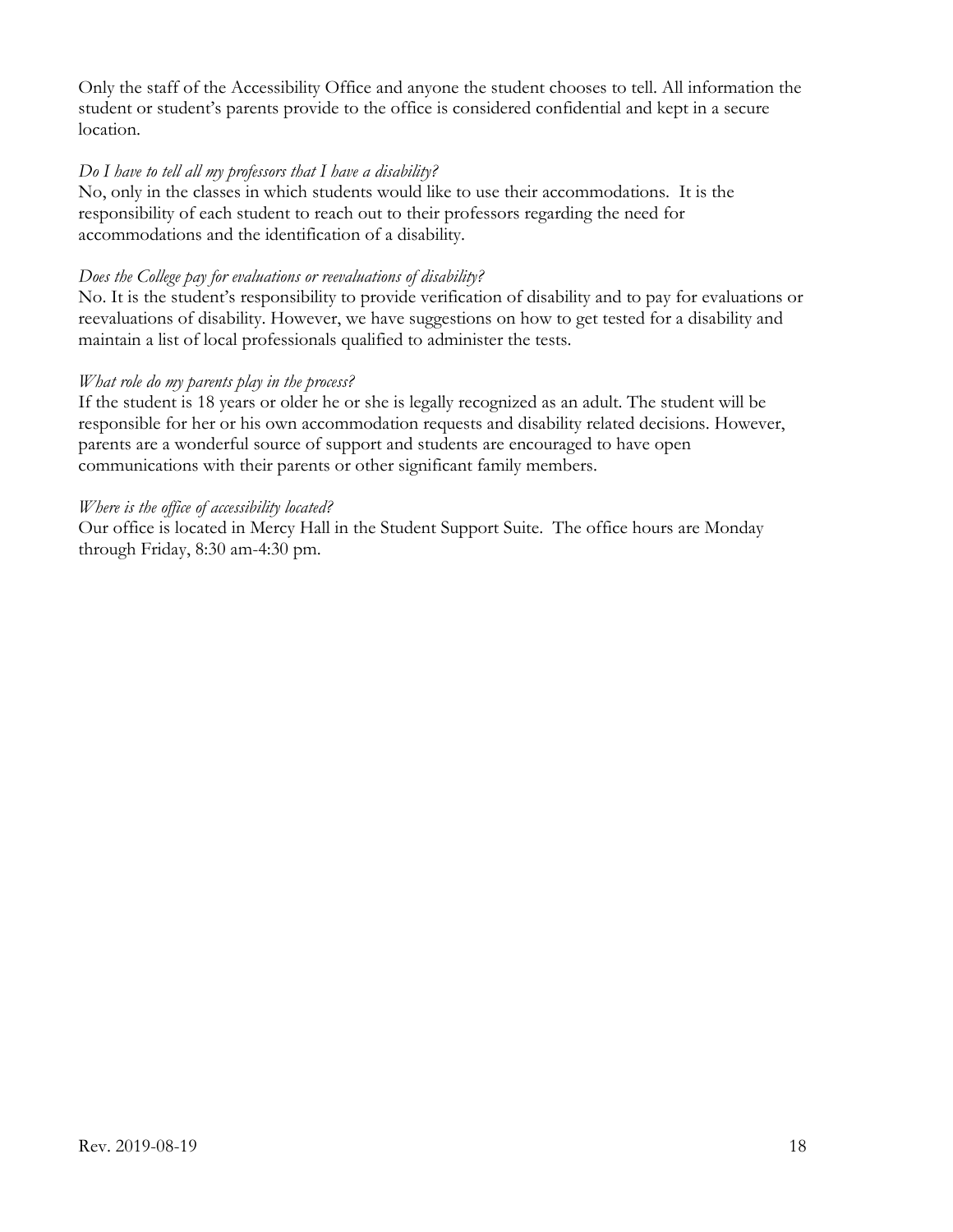### **COVID-19 Temporary Accommodations**

Temporary accommodations are available to members of the College campus community who are experiencing significant impacts to their educational and/or employment experience at Maria College as a result of the ongoing COVID-19 pandemic. The nature and period of time for which accommodations are issued will vary depending on the circumstances at hand and will take into consideration mandates and/or recommendations issued by an appropriate medical practitioner or governing health authority, as relevant. As with standard accommodations, students will need to register with Accessibility Services and present suitable documentation prior to the issue of any accommodations. Individuals eligible for temporary accommodations include, but are not limited to:

- Individuals recovering from surgery, serious injury, or major illness
- Individuals mandated or recommended to quarantine and/or self-isolate in accordance with orders or guidelines set forth by State or local public health officials
- Individuals who are identified by their medical provider as being at increased risk for contracting COVID-19 and/or at increased risk for severe illness or complications from COVID-19 as defined by the CDC[9](#page-18-0)
- Individuals who live with a household member who is at increased risk for severe illness due to COVID-19 as defined by the CDC

Individuals qualifying for temporary accommodations will be provided reasonable accommodations that allow for the online delivery of their classes and/or other College programming whenever possible.[10](#page-18-1) Student accommodations will be communicated to the faculty via the student's Accommodation Agreement.<sup>[11](#page-18-2)</sup> Faculty may, at any time, contact the Accessibility Services Office via email at accessibilityservices@mariacollege.edu for assistance in addressing the student's needs. Reasonable accommodations issued under this policy may include, but are not limited to:

- Modified class schedules, work schedules, and/or assignments
- Live webcasting of lectures/labs via BB Collaborate
- Downloadable video recordings
- PowerPoints with Voiceovers
- Electronic delivery of tests and other assessments
- Asynchronous peer-review of assignments via email exchange
- Other modifications to the Maria College educational and/or employment experience or to other aspects of College programming and activities, as deemed appropriate by College officials

In cases where accommodations were provided due to a mandated or recommended quarantine period or self-isolation period, once an individual is safely able to return to campus, all temporary accommodations provided under this policy will expire. The Accessibility Services Coordinator will notify the individual (and, as applicable, the relevant faculty member) of the expiration of any

<span id="page-18-0"></span><sup>&</sup>lt;sup>9</sup> See CDC guidelines regarding individuals at increased risk from COVID-19 here: [https://www.cdc.gov/coronavirus/2019](https://www.cdc.gov/coronavirus/2019-ncov/need-extra-precautions/people-at-increased-risk.html) [ncov/need-extra-precautions/people-at-increased-risk.html](https://www.cdc.gov/coronavirus/2019-ncov/need-extra-precautions/people-at-increased-risk.html)

<span id="page-18-2"></span><span id="page-18-1"></span><sup>&</sup>lt;sup>10</sup> Except when to do so would result in a fundamental alteration of the program/assessment or a dilution of standards. <sup>11</sup> Accommodation Agreements will be provided to student electronically. It will be the student's responsibility to send the Agreement to his or her instructors via email.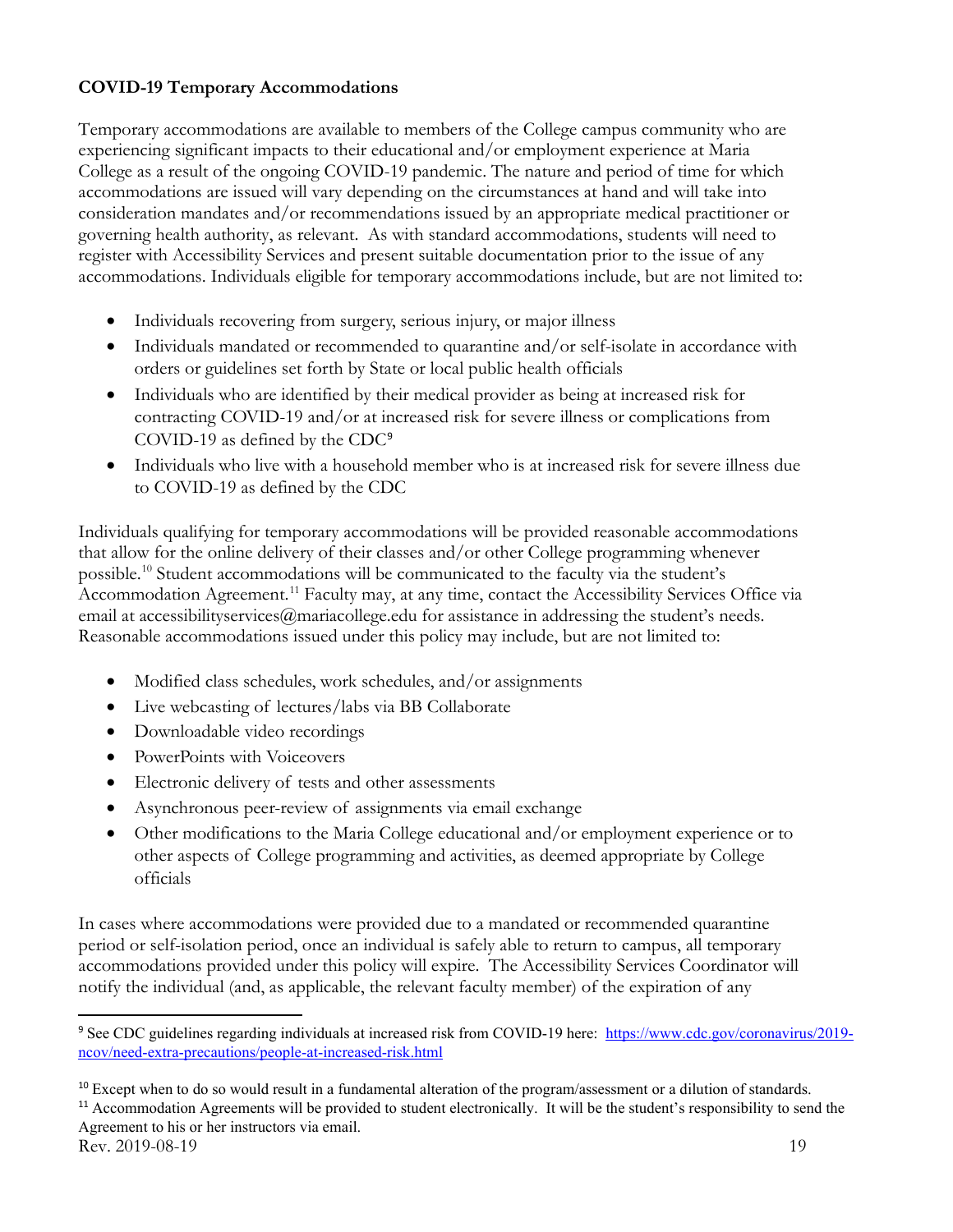accommodations in writing. Individuals may request that accommodations being extended past their expiration and/or be renewed for a given period of time. In all cases, extension or renewal of any temporary accommodation must be supported by documentation originating from an appropriate healthcare provider and/or governing health authority. New accommodation agreements will be issued if an extension is deemed warranted.

### *Registering for Temporary Accommodations*

Students who wish to receive temporary accommodations at Maria College must register with the Accessibility Services Office. A student may access the [Temporary Accommodations Registration](https://forms.office.com/Pages/ResponsePage.aspx?id=MSfbEl-hc0eDhKsJUUQF8L4RDgjOjtJMv_GGVjIMHxRUMURSTTNaTzI1UDg3NFRaUzIxMzdRSFBVSC4u)  [Form](https://forms.office.com/Pages/ResponsePage.aspx?id=MSfbEl-hc0eDhKsJUUQF8L4RDgjOjtJMv_GGVjIMHxRUMURSTTNaTzI1UDg3NFRaUzIxMzdRSFBVSC4u) through the [Accessibility Services Webpage](https://mariacollege.edu/student-support/academic-support/accessibility-services)<sup>[12](#page-19-0)</sup>. Following submission of the Registration Form, the student will be contacted by the Coordinator of Accessibility Services to schedule an In-Take Interview. This interview will take approximately 30 minutes, during which:

1. The Coordinator of Accessibility Services will review all medical documentation provided by the student to ensure it meets Maria College standards and will provide the student with an overview of the role of Accessibility Services and the supports available.

2. The student will be given the opportunity to discuss their specific needs in detail and to ask any questions related to registration.

Once students have completed the registration process, the Coordinator of Accessibility Services will generate Accommodation Agreements to be reviewed and signed by the Coordinator and the student.<sup>[13](#page-19-1)</sup> Once signatures have been obtained, the Coordinator will provide the student with an electronic (.pdf) version of the final document. It is the student's responsibility to submit his/her Accommodation Agreement to all instructors either in hardcopy or email. **No accommodations can be provided until this process has been completed it its entirety.**

If you have questions regarding this process, you may request an appointment by emailing accessibilityservices@mariacollege.edu .

#### *Documentation to Support Requested Accommodations*

In all cases where accommodations are sought under this policy, individuals must provide the College with documentation that clearly justifies the need for the accommodations requested. In most cases under this policy, appropriate documentation will include a medical note from the individual's own medical provider stating that the individual is (as applicable) ill with and/or recovering from COVID-19, or at increased risk of contracting or suffering more severe illness or complications from COVID-19.

Where individuals are seeking accommodation on the basis of being a household member at increased risk, appropriate documentation may include a medical note from the household member's medical provider, as well as reasonable proof that the individuals share a household (such as official mail addressed to the same home address).

<span id="page-19-0"></span><sup>&</sup>lt;sup>12</sup> Please see the Accessibility Services webpage as well for access to helpful links, forms and other documentation.

<span id="page-19-1"></span><sup>&</sup>lt;sup>13</sup> Accommodations Agreements will generally be available within three (3) business days of the completion of the In-Take Interview.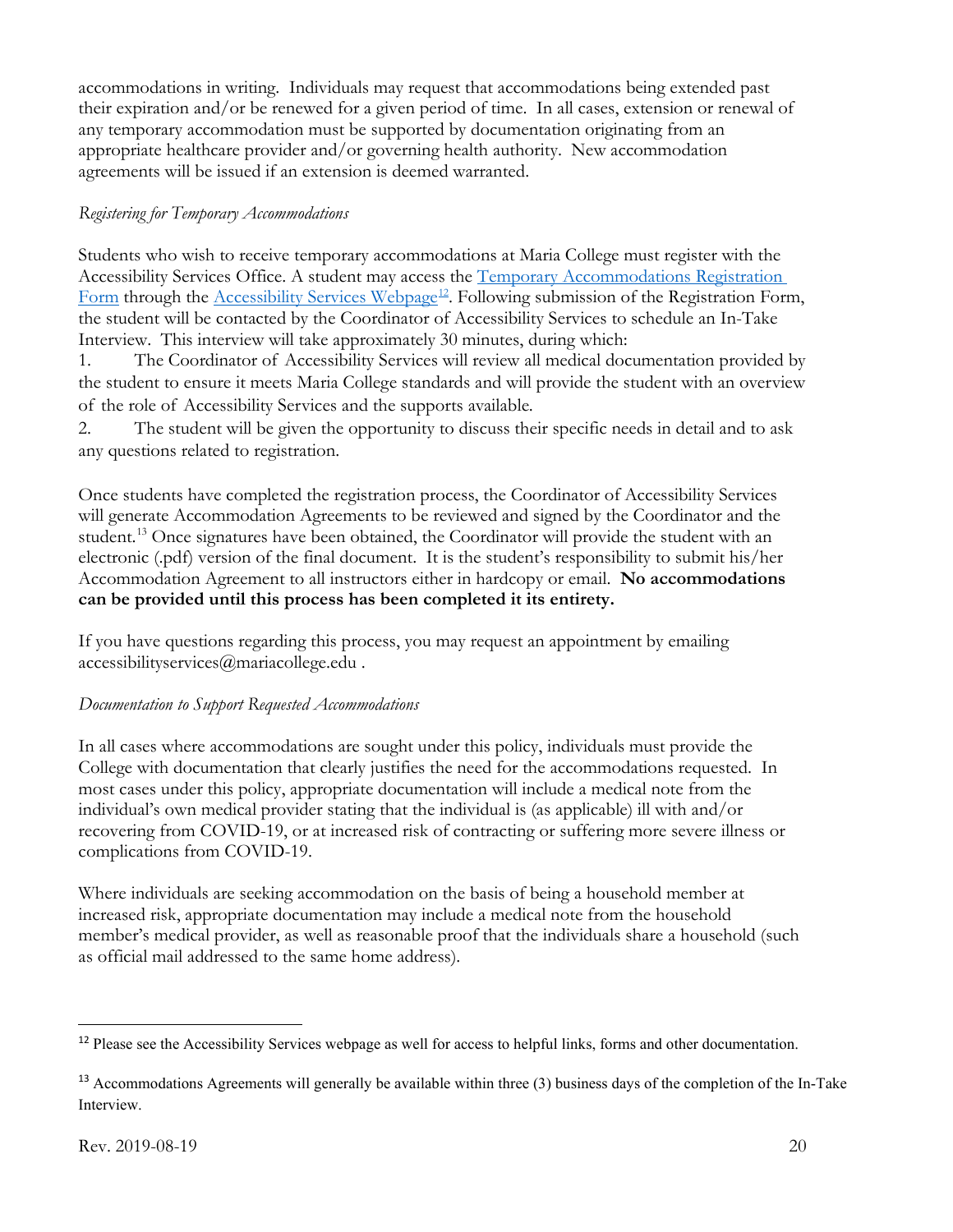Where individuals have been mandated and/or recommended to quarantine or self-isolate, appropriate documentation may include (as applicable) a copy of any applicable guidelines, directive, or court order imposed by State or local health officials (either against an individual or the public at large) and/or other proof that supports such basis for accommodations as deemed appropriate in the judgment of Maria College (such as proof of travel to a State or geographic area currently subject to isolation orders upon return).

Questions regarding this policy should be directed to the Office of Accessibility Services:

Jonathan Coller-Takahashi Director of Student Support and Opportunity Programs Assistant Dean of Students Email: accessibilityservices@mariacollege.edu Phone: 518-861-2502